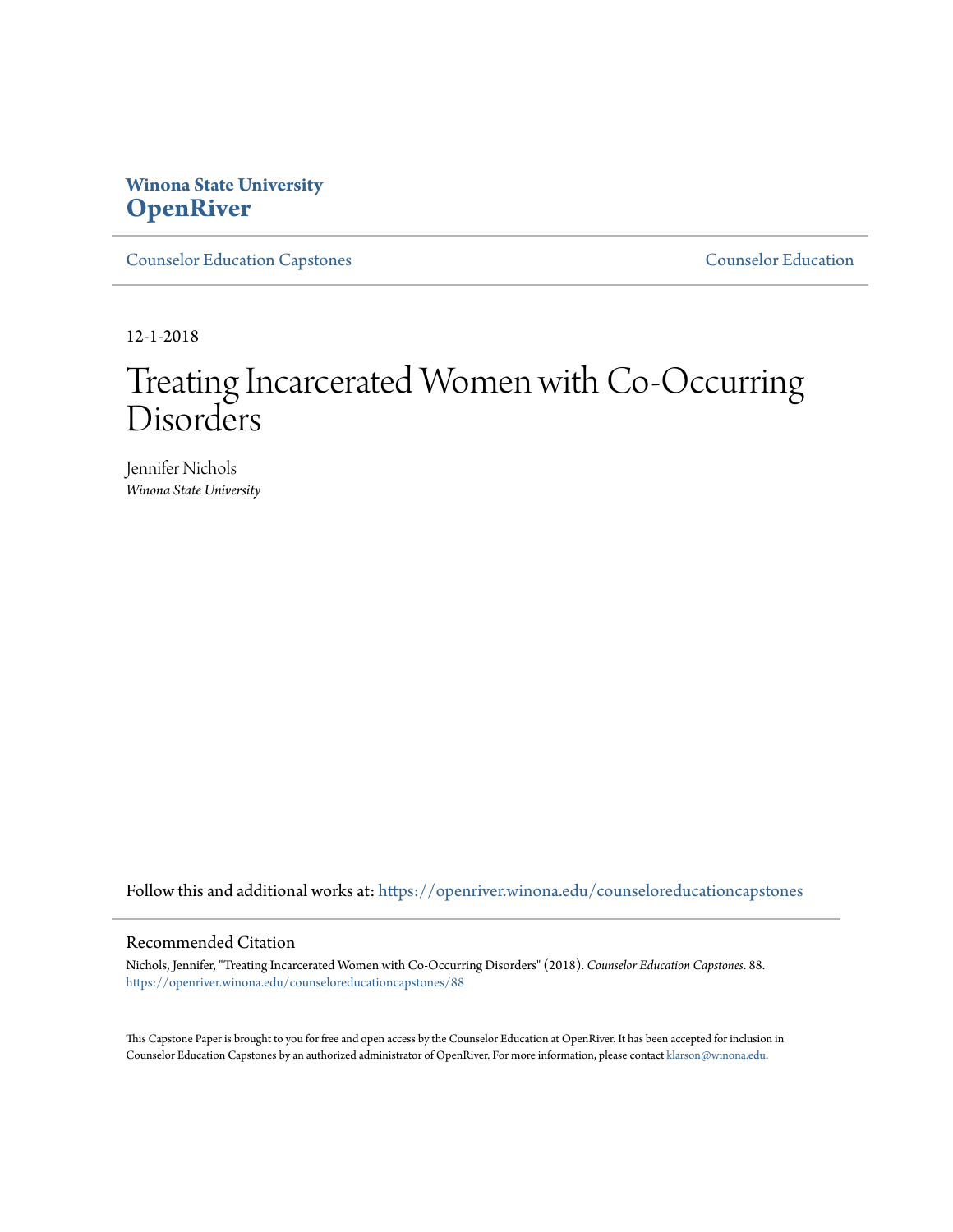Jennifer A. Nichols

A Capstone Project submitted in partial fulfillment of the

requirements for the Master of Science Degree in

Counselor Education at

Winona State University

Fall, 2018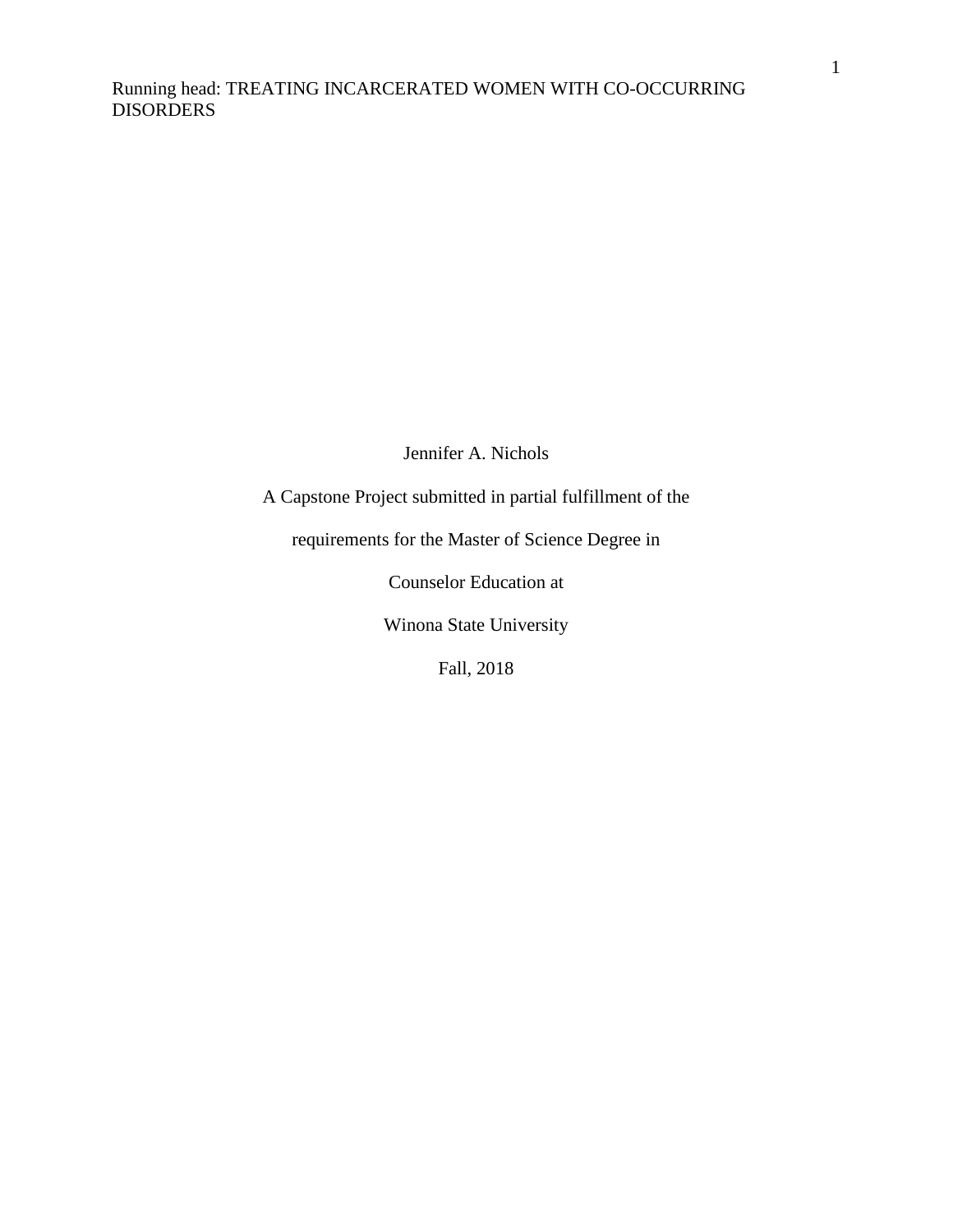Winona State University

College of Education

Counselor Education Department

#### CERTIFICATE OF APPROVAL

\_\_\_\_\_\_\_\_\_\_\_\_\_\_\_\_\_\_\_\_\_\_\_\_\_\_

#### CAPSTONE PROJECT

 $\overline{\phantom{a}}$  ,  $\overline{\phantom{a}}$  ,  $\overline{\phantom{a}}$  ,  $\overline{\phantom{a}}$  ,  $\overline{\phantom{a}}$  ,  $\overline{\phantom{a}}$  ,  $\overline{\phantom{a}}$  ,  $\overline{\phantom{a}}$  ,  $\overline{\phantom{a}}$  ,  $\overline{\phantom{a}}$  ,  $\overline{\phantom{a}}$  ,  $\overline{\phantom{a}}$  ,  $\overline{\phantom{a}}$  ,  $\overline{\phantom{a}}$  ,  $\overline{\phantom{a}}$  ,  $\overline{\phantom{a}}$ 

Treating Incarcerated Women with Co-Occurring Disorders

This is to certify that the Capstone Project of

Jennifer Nichols

Has been approved by the faculty advisor and the CE 695 – Capstone Project

Course Instructor in partial fulfillment of the requirements for the

Master of Science Degree in

Counselor Education

Capstone Project Supervisor: \_\_\_\_\_\_\_\_\_\_\_\_\_\_\_\_\_\_

Dawnette Cigrand, PhD

Approval Date: \_\_\_\_\_\_\_\_\_\_\_\_\_\_\_\_\_\_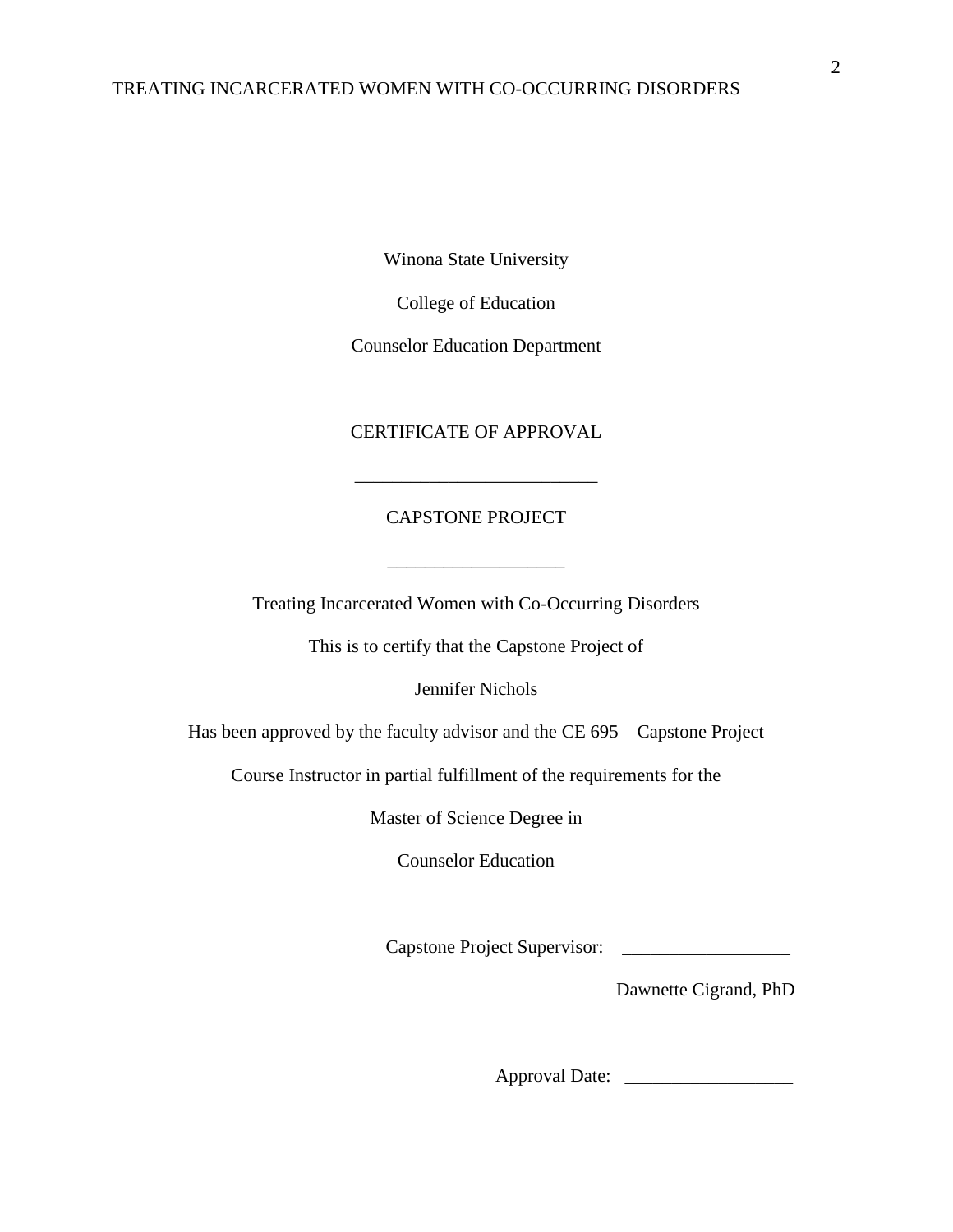## Table of Contents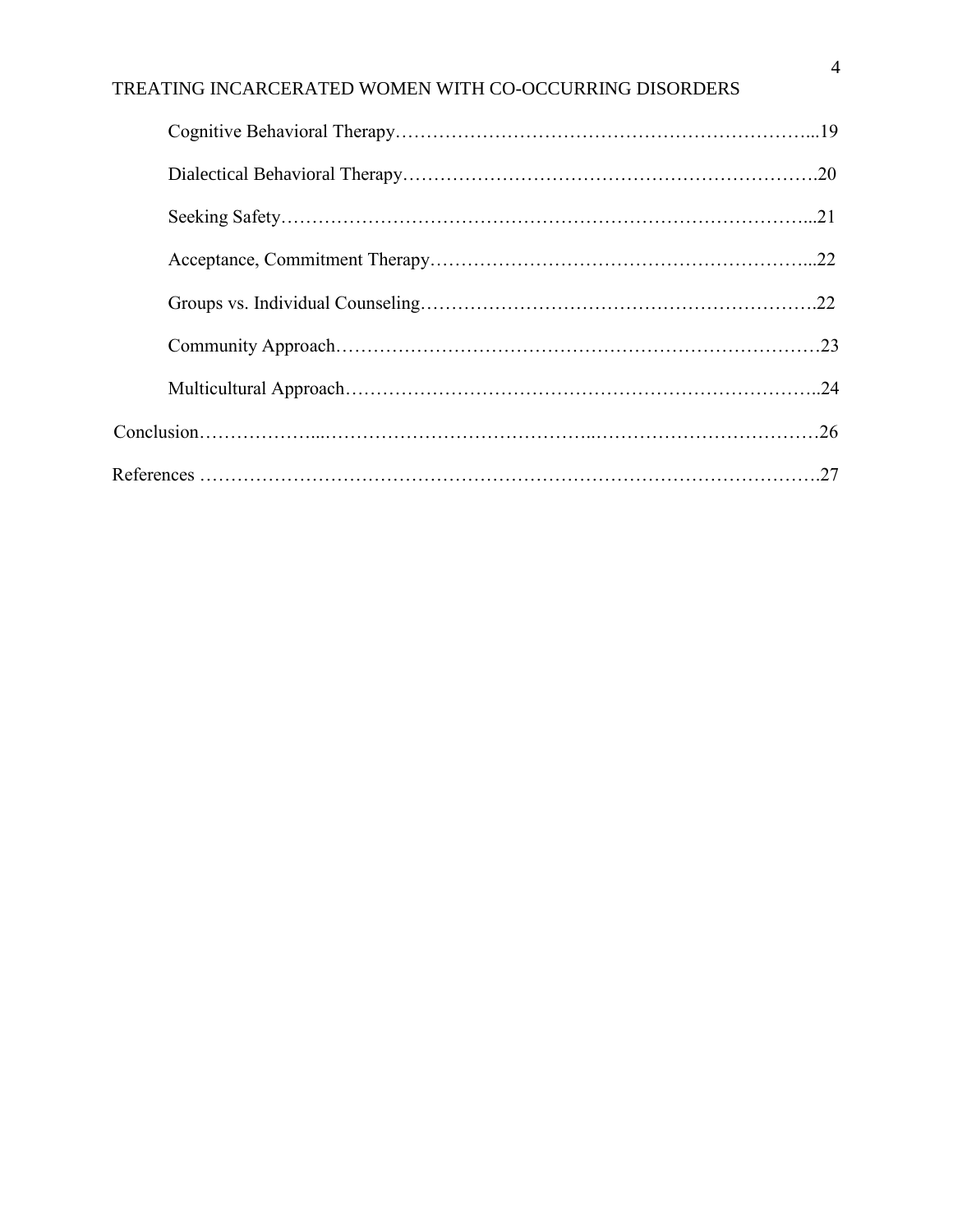#### **Abstract**

Through a literature review, the treatment needs of women who are incarcerated with a dual diagnosis, both mental health and substance use disorder, will be addressed and evaluated. Specifically, this literature review will examine the impact of trauma and mental health disorders on creating addictive patterns. Since it is common for incarcerated women to have dual diagnoses, there is a need for effective and reachable treatment modalities when approaching incarcerated women. Much of the jail/prison sentences do not specifically address the recovery and treatment demands the women need to overcome trauma and substance use. This lack of availability typically renders substantial increases in recidivism and re-incarceration. Counselorspecific approaches that may be helpful include cognitive-behavioral therapy, dialectical behavioral therapy, seeking safety, acceptance commitment therapy, group versus individual counseling and self-compassion. Specific multicultural approaches will be addressed as well.

*Keywords:* Incarcerated Women, Needs, Dual Diagnosis, Trauma, Substance Abuse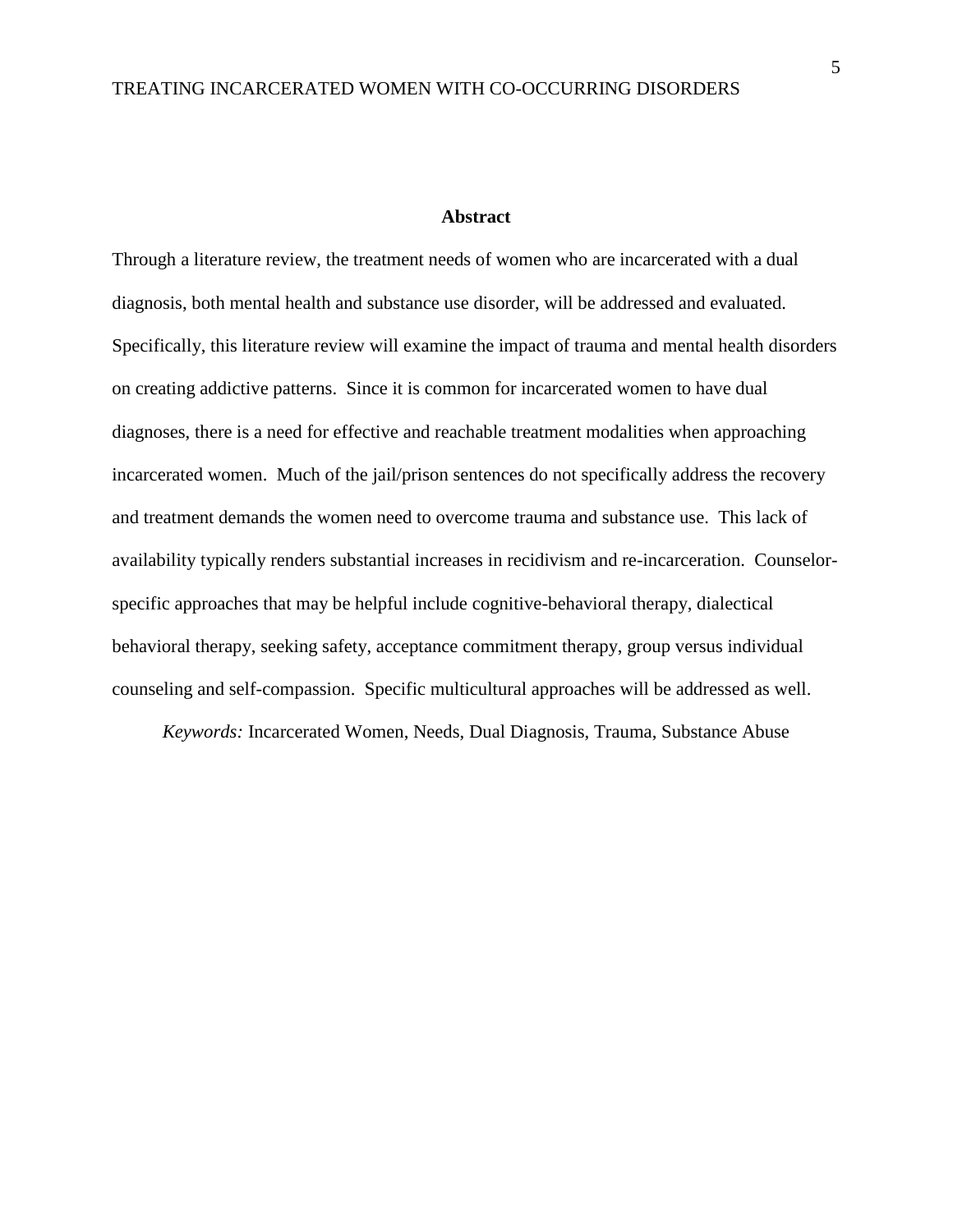#### **Treating Incarcerated Women with Co-Occurring Disorders**

There is a dire need for incarcerated women to have adequate access, appropriate services and availability for treatment addressing specific needs. Throughout many research studies, conclusions have rendered incarcerated women's primary concerns to be substance abuse and family issues. Additionally, multiple studies have concluded majority of incarcerated women to have high levels of trauma, depression and PTSD (Green, Miranda, Daroowalla & Siddique, 2005). Unfortunately, jail or prison may be the only option to receive services to cope with these dual diagnoses. The hurt and pain in these diagnoses are significant and cause severe distress. Green et al. (2005) calls this phenomenon the "cycle of pain." Addressing substance use, mental health and trauma together can in turn halt recidivism.

There are several approaches that can be taken to address the treatment needs of incarcerated women. The purpose of this paper is to discuss these approaches, including theoretical treatment by clinicians, criminal sentencing changes addressing treatment and recovery, and jail/prison staff awareness. First, it is important to understand the characteristics of incarcerated women and why women offend. This can inhibit knowledge into what changes are needed to address this deficiency.

#### **Literature Review**

#### **Mental Health Considerations of Women**

**Characteristics of incarcerated women.** Understanding the characteristics of incarcerated women is a critical component to addressing treatment. Since 1995, there has been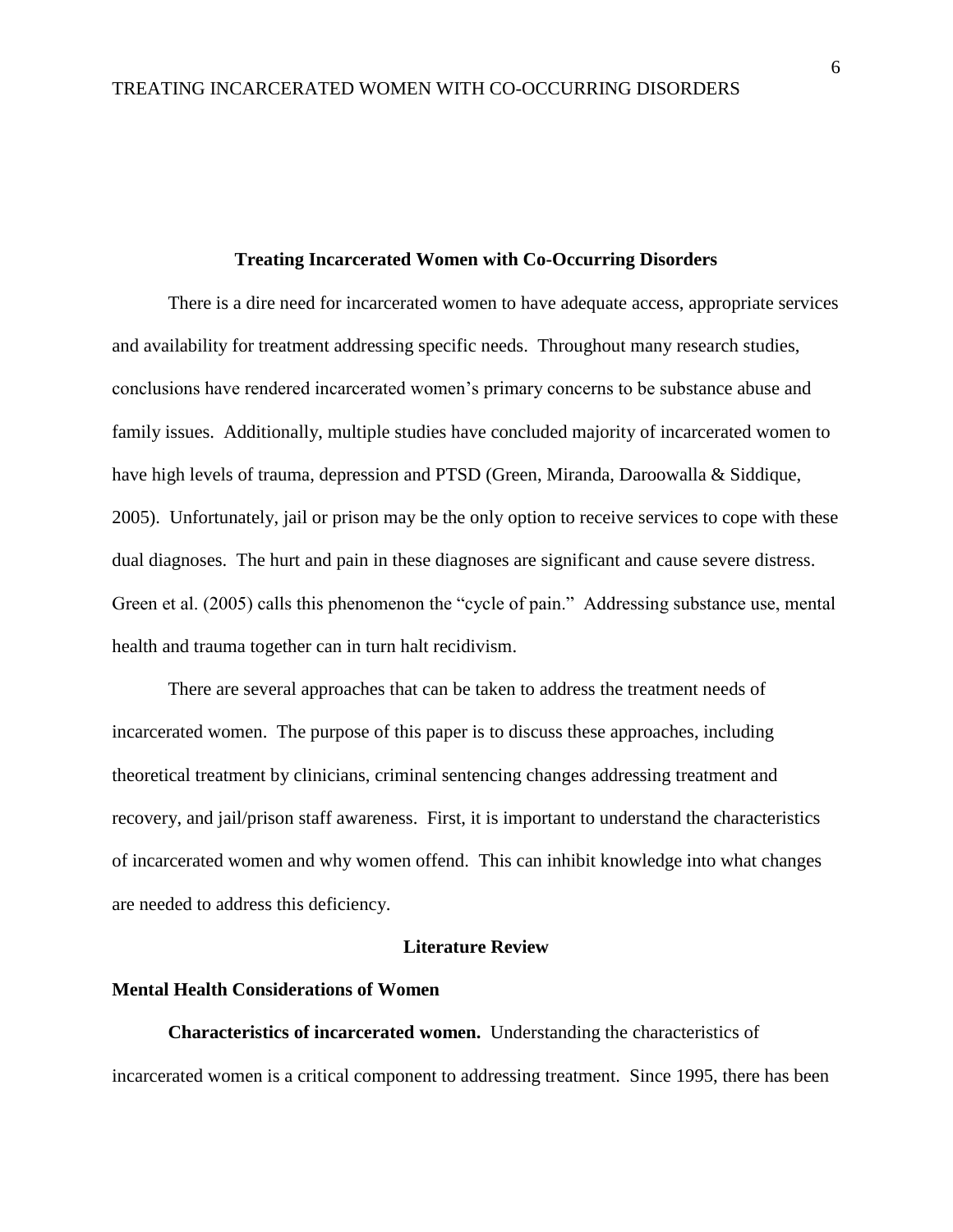a substantial increase in the overall jail population. This has mainly been due to the increase in drug sentences and penalties (Green, Miranda, Daroowalla & Siddique, 2005). The approach to addiction treatment has been fairly nonexistent, a fail on the criminal justice system. Specifically, in a study, it was found that 80% of prison and jail inmates, both federally and state mandated, were under the influence of alcohol or drug at the time of their offense, conducted a crime to support their addiction, or were convicted for drug charges (Kobiak, 2004). While prison administration have these facts, approaches to treating these women for their addictions are not readily used. It is not a newly developed issue that women are not receiving the support and treatment that they need.

Several studies have shown important characteristics of incarcerated women for mental health professionals and prison systems to consider. The average age of a prison/jail female inmate is 32.3 years, according to a recent study (Green et al., 2005). In the same study, it was shown that 27% of women had minimal education, barely completed or did not complete high school (Green et al., 2005). Furthermore, minimal awareness or attention is presented on inmates who are mothers. Green et al. concluded that 7 in 10 female inmates have minor children. This is troublesome to women as they are unable to parent while incarcerated (2005). Finally, mental illness and trauma have also been presented in incarcerated women. A study concluded that incarcerated women showed high rates of depression and have been exposed to several, and severe, traumatic events (Kubiak, 2004). As previously stated, these disconcerting statistics regarding education, parenthood, mental health and trauma should be considered in the prevention and intervention of the incarceration of women.

There are many viewpoints as to what specific characteristics have brought incarcerated women to the criminal justice system. Hiseler (2015) has come up with 5 distinguishing theories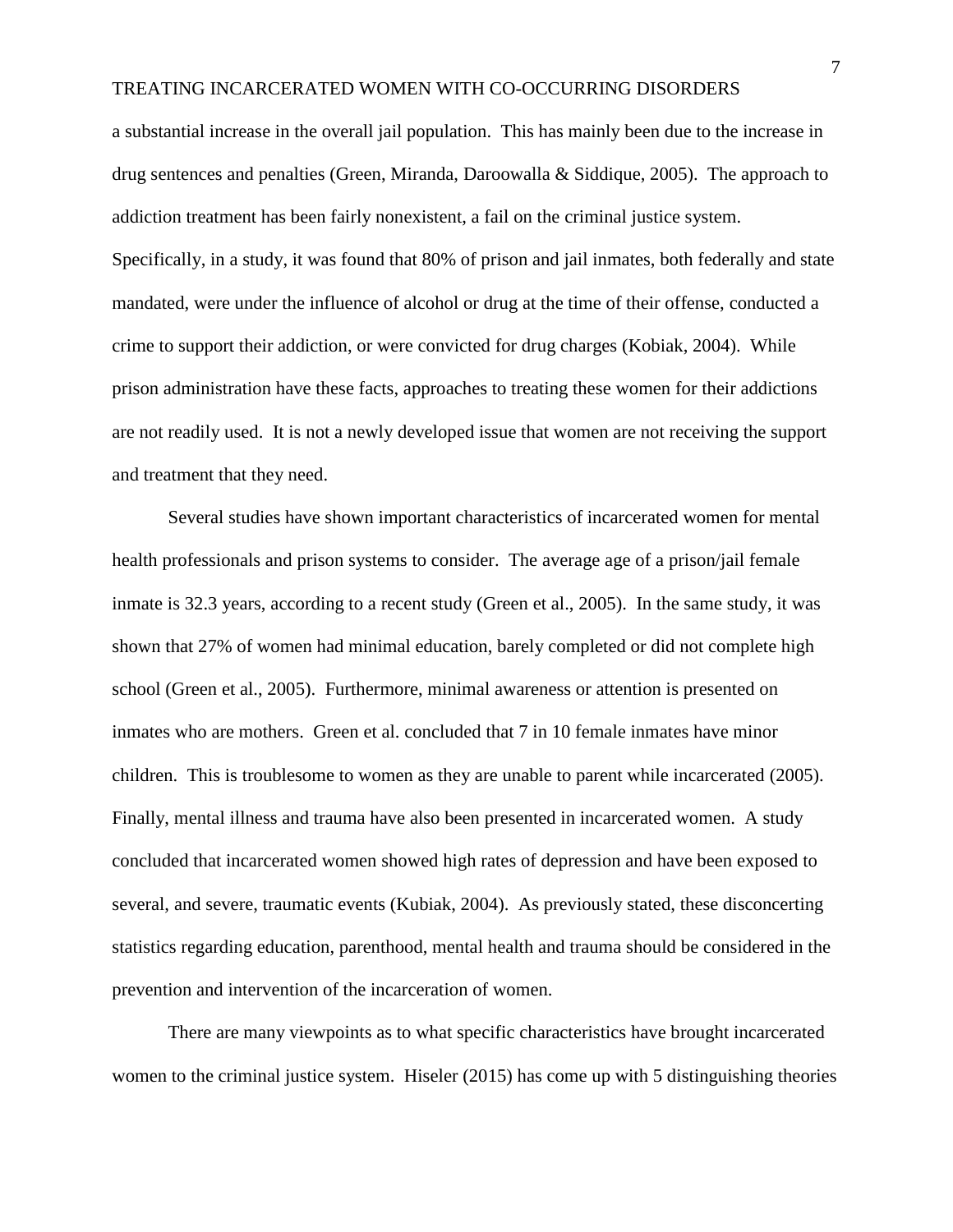on this issue. First, Hiseler discusses "harmed vs. harming" women, believing women in this category have experienced extensive abuse and/or neglect as a child and cope with this with substances and explosive behaviors (Hiseler, 2015). Second, "battered" women pertain to a woman's history as being beaten and abused by a partner (Hiseler, 2015). Third, Hiseler describes "street" women, as women who run away from (potentially) abusive homes and inevitably raise themselves. This lifestyle then often leads to substance abuse, prostitution and other related crimes (Hiseler, 2015). Fourth, "drug-connected" women become involved with substance abuse through family connection, and potentially, genetics (Hiseler, 2015). Lastly, "other" women have no exposure to criminal involvement and have minimal traumatic experiences. Hiseler (2015) also classifies this as "economically motivated" (2015). This study is useful in that it outlines the potential characteristics of types of incarcerated women, so that counselors can begin to associate particular issues with potential treatment options.

**Women's mental health propensity.** It is common for women who are incarcerated to also have a mental health diagnosis. Understanding the nature of the mental health diagnosis can be helpful for treatment. A specific example is abuse. Women who have experienced severe abuse throughout their lifetime are at a high risk for developing a mental illness (Conder, Mirfin-Veitch & Gates, 2015). This includes diagnoses relating to mood disorders and personality disorders.

There are several research studies that have concluded mental health disorders have contributed to incarceration. In a study, about 97% of women stated they have problems with mental health; of those, about 92% have sought treatment (Becker et al., 2005). Tangney Tangney, Stuewig, and Hafez (2011) report in their study that depressive and anxiety symptoms are quite common in incarcerated women. As such, it is believed that depression will be the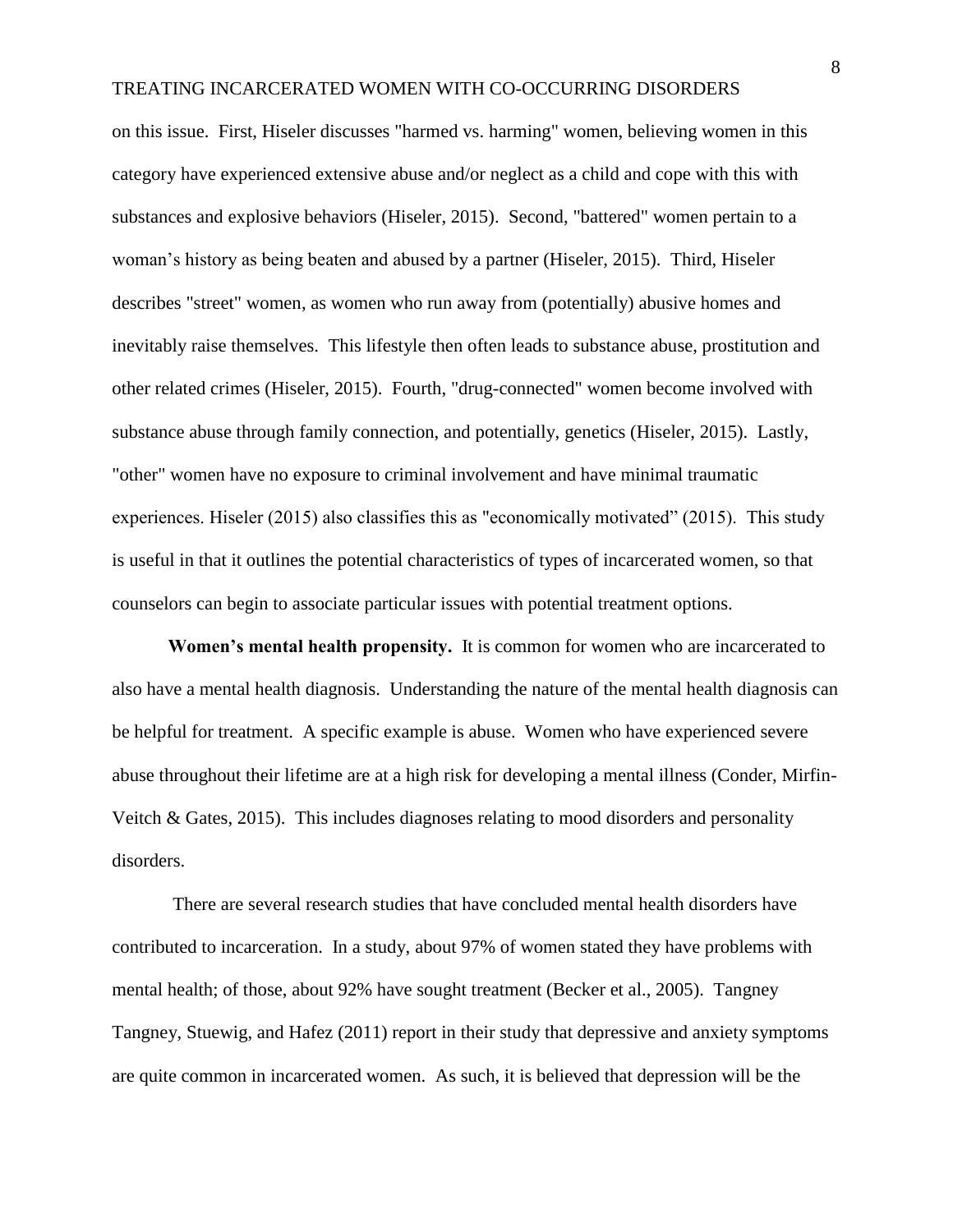most significant diagnosis by 2020 (Conder et al., 2015). Other disorders include eating disorders, suicidal thinking, and high rates of low self-esteem (Tangney et al., 2011) and bipolar disorder (Green et al., 2005). It is concerning that women are also experience self-harming habits which include burning of the skin and cutting. They oftentimes use these behaviors to cope with mental health symptoms while incarcerated (Hiseler, 2015). It has been shown that female offenders have higher rates of mental illness (Green et al., 2005), and ignoring this could be detrimental to any sort of recovery.

**Dual diagnoses.** It is common for women incarcerated to have been diagnosed with both a mental health disorder and substance use disorder. Research says that there is a dire need for both disorders to be treated, especially with the incarcerated individuals. As such, about 10 million people have been diagnosed with both a mental health disorder and substance use disorder in the United States alone (Becker et al., 2005). Women especially, have increased chances of needing hospitalization, treatment for sexually transmitted diseases, medications, family support and housing (Becker et al., 2005). Sadly, less than half of these women will receive the treatment needed addressing both trauma (mental health) and substance abuse (Becker et al., 2005). Both diagnoses are significant and cause severe distress in one's life.

Post-traumatic stress disorder is quite commonly dually diagnosed with substance use disorder. Specifically, in a study, it was concluded that 50% of individuals receiving treatment for substance use also had a diagnosis of PTSD (Kubiak, 2004). Treating these women while incarcerated helps to reduce the rates of recidivism. Unaddressed substance use disorders and PTSD creates high chances of relapse and re-incarceration (Kubiak, 2004). It is important for counselors to be aware of dual diagnoses, because, if one is treated and not the other, it could result in further trauma and damage to the individual.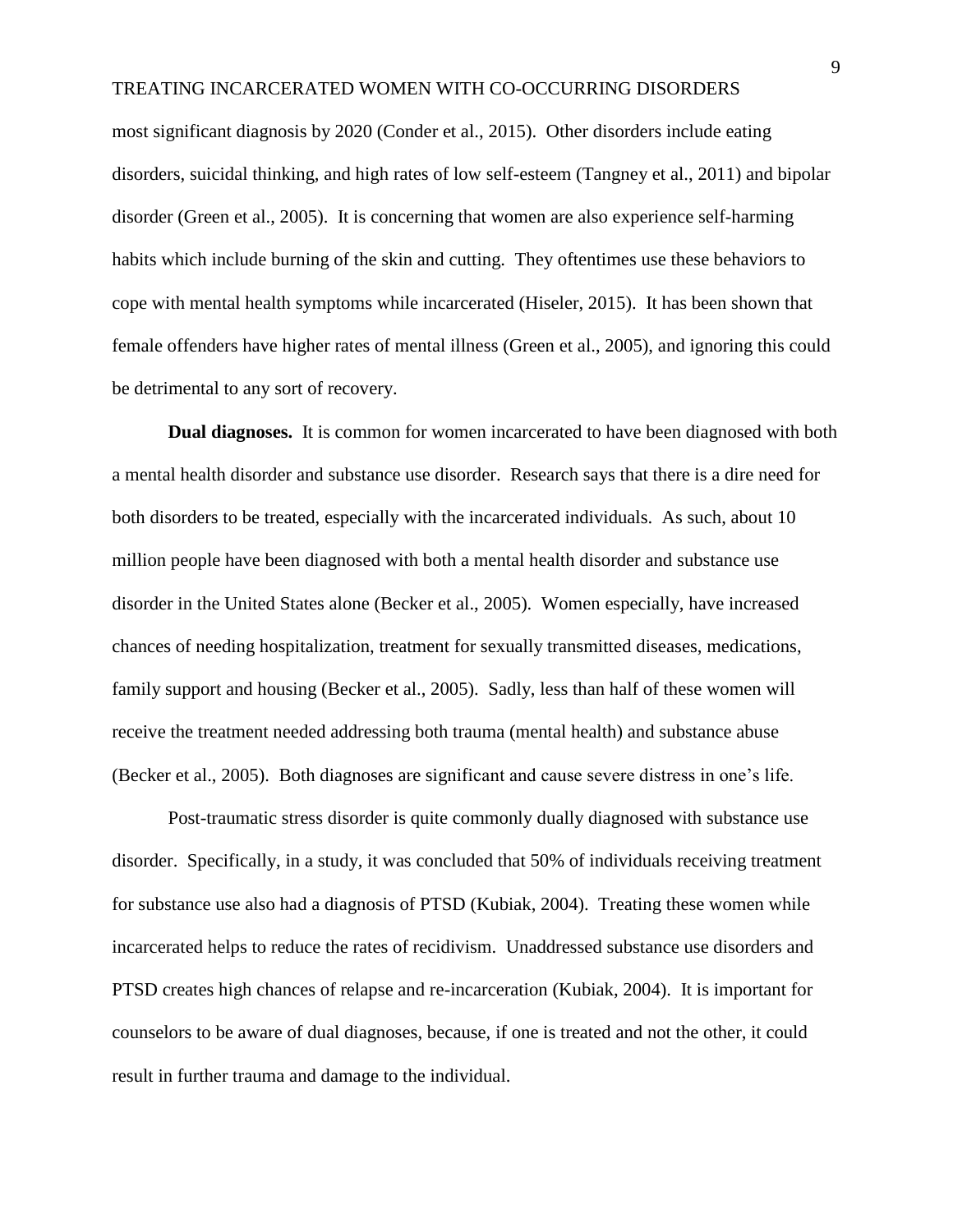Treating these dual diagnoses are not easy. This treatment is considered by researchers and practitioners as "the most challenging" (Kubiak, 2004). Sadly, it could take several attempts to treat these issues comprehensively. Taking the first step during incarceration may be a critical period to save these women. Trauma has typically begun well before the substance use disorder (Kubiak, 2004). This suggests that treating the substance use disorder without the core defect (trauma) could be ineffective. Hiseler (2015) addressed a specific example of a woman with both diagnoses:

*"Laura wasn't an alcoholic until she was 15. She found out that if she was drunk, it was easier to deal with the sexual abuse. She would see her stepdad looking at her like he was going to do it, and she'd drink a half bottle of vodka" (Hiseler, 2015).*

The above synopsis shows that the substances are used as a coping mechanism for the trauma. It is assumed that this individual will need treatment for a dual diagnosis. The importance of addressing both disorders is key to the success of treatment.

**The prison system.** Before proposing treatment considerations, it is important to address the needs of incarcerated women. Research shows that there is a lack of treatment and program availability among the prison population. The programs offered tend to focus more on the male versus female populations (Rose, 2004). The most common themes reported by female inmates regarding needs is substance abuse, family concerns, job trainings, skills and education (Green et al., 2005). Research literature has identified that there are some programs offered in prisons, but these often do not address women's needs entirely, especially when it comes to treatment for dual diagnoses (Kubiak, 2004). Prison programs have only recently begun to address the needs of cooccurring disorders and have begun substance abuse assessments (Kubiak, 2004). There is an evident need for further evaluation on women to be assessed with a dual diagnosis.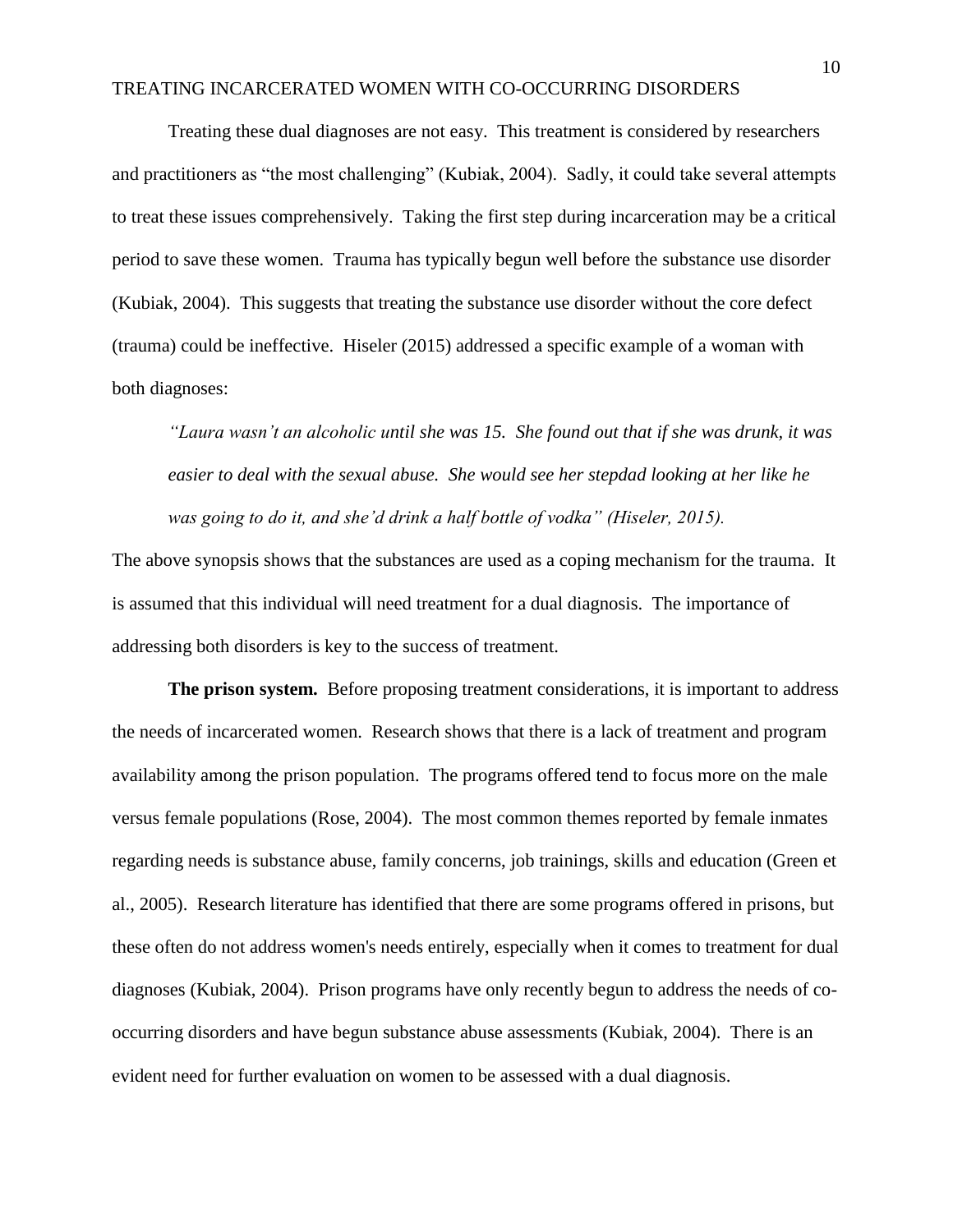*Counseling.*It is common for women to be released and still have untreated traumas and mental health issues and leave without any new sense of outlook (Rose, 2004). Women in prison are not receiving the medical attention they need, physically, mentally and emotionally. There is also a lack of counseling services and medical doctors in prisons. Studies have concluded that few prisons, reportedly only about a third (Green et al., 2005), offer counseling services. Few prisons offered discharge planning, which is a critical component in preventing recidivism (Green et al., 2005). Perkins suggests that counseling needs of incarcerated women are substance abuse, suicidal thoughts, sleep disruptions, nutrition deficits and depression. Counseling needs relating to depression are of a high concern as well (Perkins, 2018). Women who are depressed typically lack any sort of motivation for change, and result in exhaustion and isolation (Perkins, 2018). Counselor and community awareness of these needs is crucial to making steps toward improvement.

*Support for Parents.* Parental support is another critical need for women who are incarcerated. In a study of incarcerated women, majority of the women were parents. In a survey question prompt, "I feel my family life is under control," only 32% of the subjects agreed to the statement (Becker et al., 2005, p.436). A substantial worry noted by participants is that of losing custody of their children (Becker et al., 2005) while incarcerated. Rose (2004) describes this separation to be one of the top "worst aspects" of the entire incarceration. Women who have their children taken away during incarceration experience immense pain, leading to post traumatic stress disorder (Conder et al., 2015). This also leaves the woman with uncertainty of the safety of the child and the guilt of leaving them. They also worry if they will even be able to re-establish a new relationship once released (Rose, 2004). The incarcerated "mothers" have a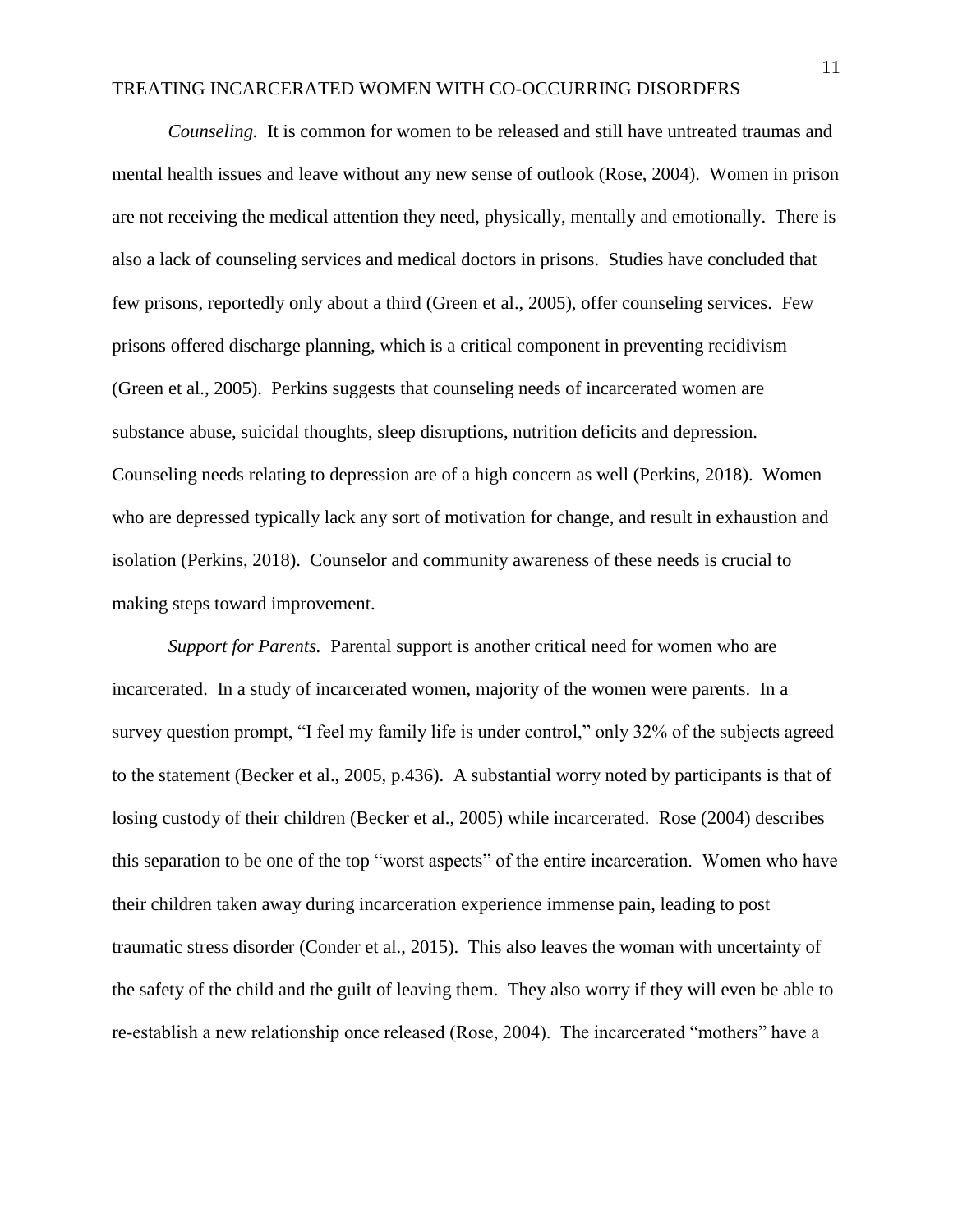substantial need while incarcerated to learn relationship and parenting skills, not only for the mother herself, but for the children as well.

*Considerations for the Prison Environment.* Incarcerated women deserve the chance for a newly developed life, however, the environment of the prison makes change hard. Having supportive, empathetic and kind jail staff is another key piece to their recovery. It has been found that women are inevitably re-traumatized when they receive verbal and physical abuse from correctional officers (Green et al., 2005). A stronger support system and encouraging individuals will in turn create recovery. It is believed that women are quite aware of their needs and typically render an interest in change (Green et al., 2005). Being responsive to the needs of incarcerated women has positive effects. Conder et al. (2015) reported a developed sense of autonomy to be a contributing factor in creating happiness. Furthermore, Conder et al. also encourages familial connections during the time of incarceration (2015). Still, there is a need for more services to become available for these women. In one study, several women reported it to be pointless to even seek services due to the failed system (Rose, 2004).

#### **Factors Associated with Treatment of Women**

**Trauma.** There are several types of trauma victims in the prison and jail settings. About 51% of women in the United States have experienced a traumatic experience at some point in their lives (Kubiak, 2004). Post-traumatic stress disorder is a common trauma faced in the United States, which is where one is not able to fully overcome a traumatic experience. Over 20% of trauma victims develop this disorder. They are exposed to severe situations where lifethreatening conditions can occur (Kubiak). This disorder is common and is at a higher rate of those that are incarcerated compared to the rest of the population (Kubiak). Sometimes, women may become re-traumatized in the criminal justice setting. It is frequent in women's prisons for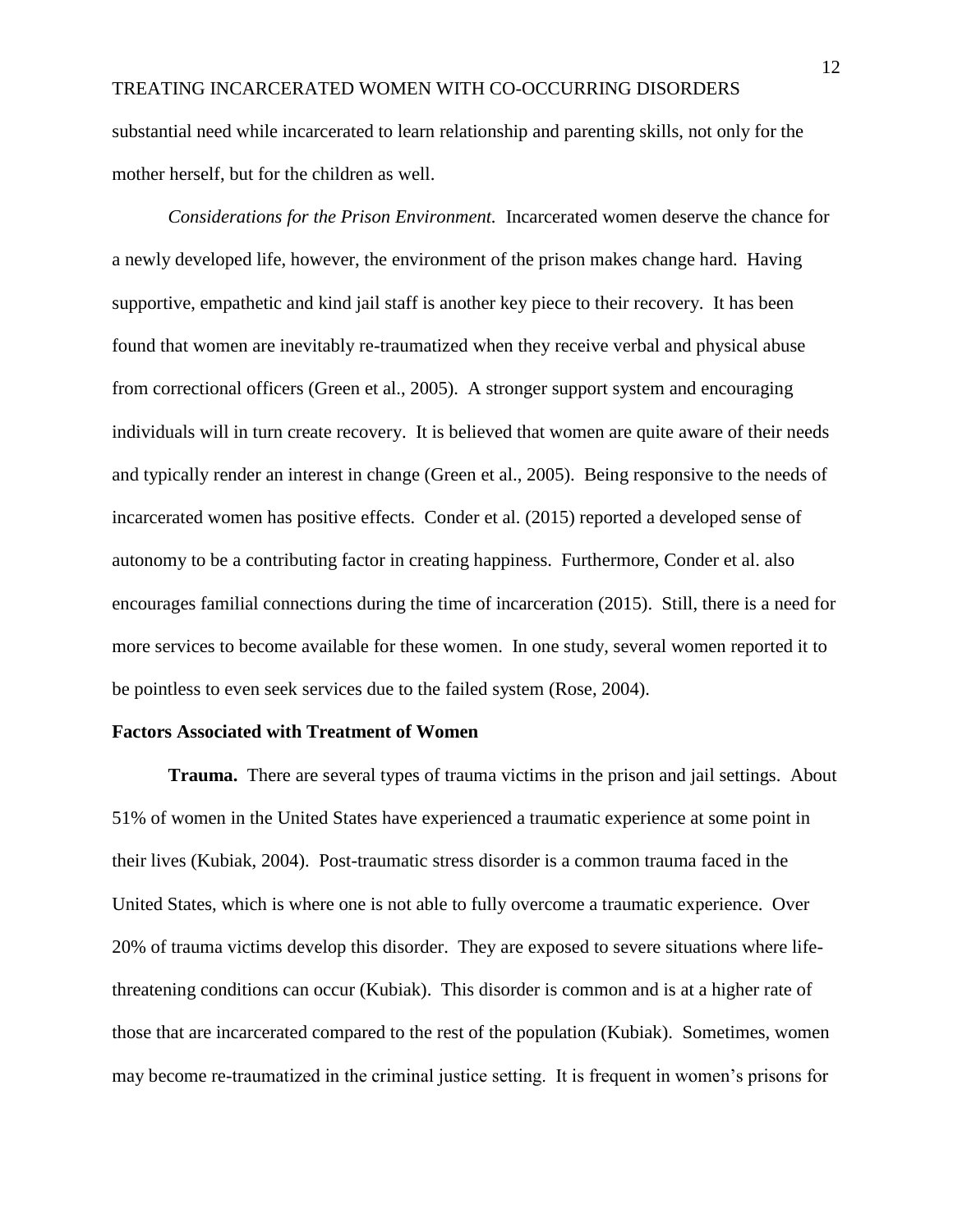male correction officers to sexually assault women (Kubiak). Trauma experienced by women is a weighty issue around the world, but is particularly significant with the incarcerated population, and deserves to be an integral part of therapeutic work with this population.

There have been several studies of women who face traumas relating to abuse in their lives. In one study, 91.5% of women experienced "physical abuse, including beatings, serious punishment, and threats of harm" (Becker et al., 2005, p.439) some time in their personal history. Several of these victims in this study were forced to have sex, or felt they had no choice in having sex for money, drugs or monetary items (Becker et al.). Additionally, many women reported having significant abuse in childhood. About 84% experienced emotional abuse and neglect (Becker et al.). The average age of first traumatic exposure was about 13 years old (Becker et al.). These statistics go to show that these women deserve empathy and respect versus incarceration and further traumatic exposure.

**Adverse childhood experiences (ACE) and the brain.** Trauma can begin as early as childhood and affects brain development. Children are born with a need for attachment to parents or adults to have effective brain development. When this is negatively altered, trauma occurs. When children are exposed to severe stress at a young age, it can "physically change a child's brain and be hardwired into the child's biology via genes in the DNA" (Sciaraffa, Zeanah & Zeanah, 2018, p.343). This is especially apparent when there is long term exposure and lack of a supportive parent. It negatively affects learning, puts a child at health risks and alters behaviors (Sciaraffa et al.). The long-term exposure can in turn affect brain development and inhibit the individual's ability to cope with stressful situations (Sciaraffa et al.).

Specifically, connection to both a mother and a father (Perkins, 2018) as role models is crucial to development. It is common for females to have emotional detachment throughout their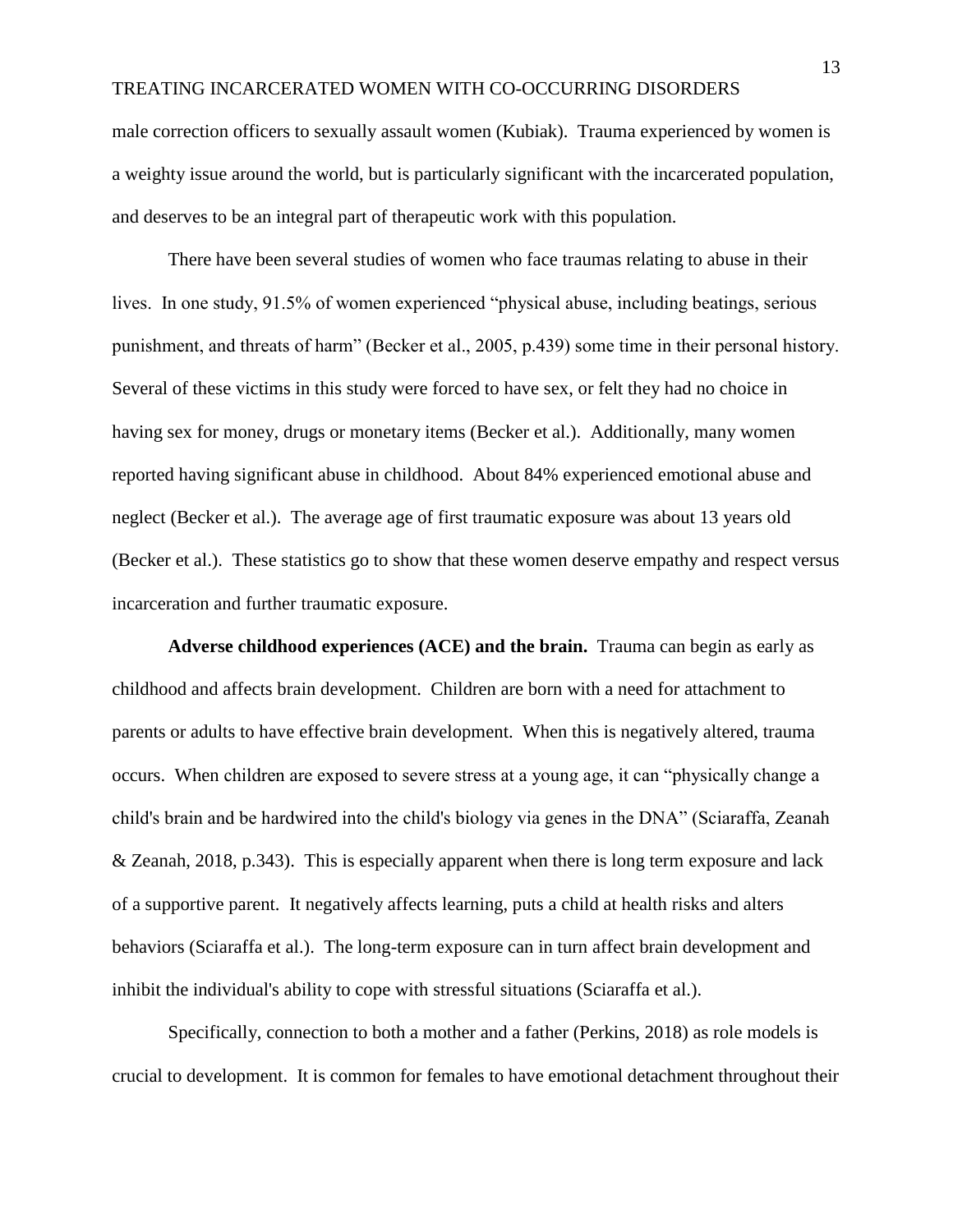lifespan when they do not have adequate parents. In a study conducting interviews with women with high ACE scores, they describe their relationship with their mother as distant and withdrawn or angry and forcing a sense of control. Additionally, they reported fathers who were physically, sexually and emotionally abusive or were absent (Perkins, 2018). These parents frequently instill fear in their children at a young age.

As a result of said exposure, women are more susceptive to difficult lifestyles. This includes premature and abusive relationships, poor decision making and feelings of abandonment (Perkins, 2018). Depression and anger are frequent triggers experienced. In adult women, these feelings and thought patterns tend to be geared toward ineffective parents and cause women to inevitably lash out (Perkins, 2018). Counselors may see this reaction through their fear, pain, distance, denial or isolation (Perkins, 2018). This pain could be buried so deep that it may take extensive rapport building to unfold the truth. However, this unfolding is critical to the recovery process.

This discussion on adverse childhood experiences suggests the importance of an assessment of Adverse Childhood Experiences (ACES) for those incarcerated to determine treatment. Childhood exposure is only one of the many categories of traumatic exposure for women, though. As many as 98% of women reported they had been exposed to at least one traumatic event; a common exposure was the abuse of a partner (Green et al., 2005). Having had these traumatic experiences, it is likely that women resort to substance abuse to self-medicate (Green et al., 2005). This is detrimental to the recovery from trauma.

**Addiction.** Understanding addiction is a controversial topic, whether one considers it to be a choice or classifies it as a disease. There are many addictions in the world, yet this dependency typically originates from a hidden pain, such as rape, rejection, early abandonment,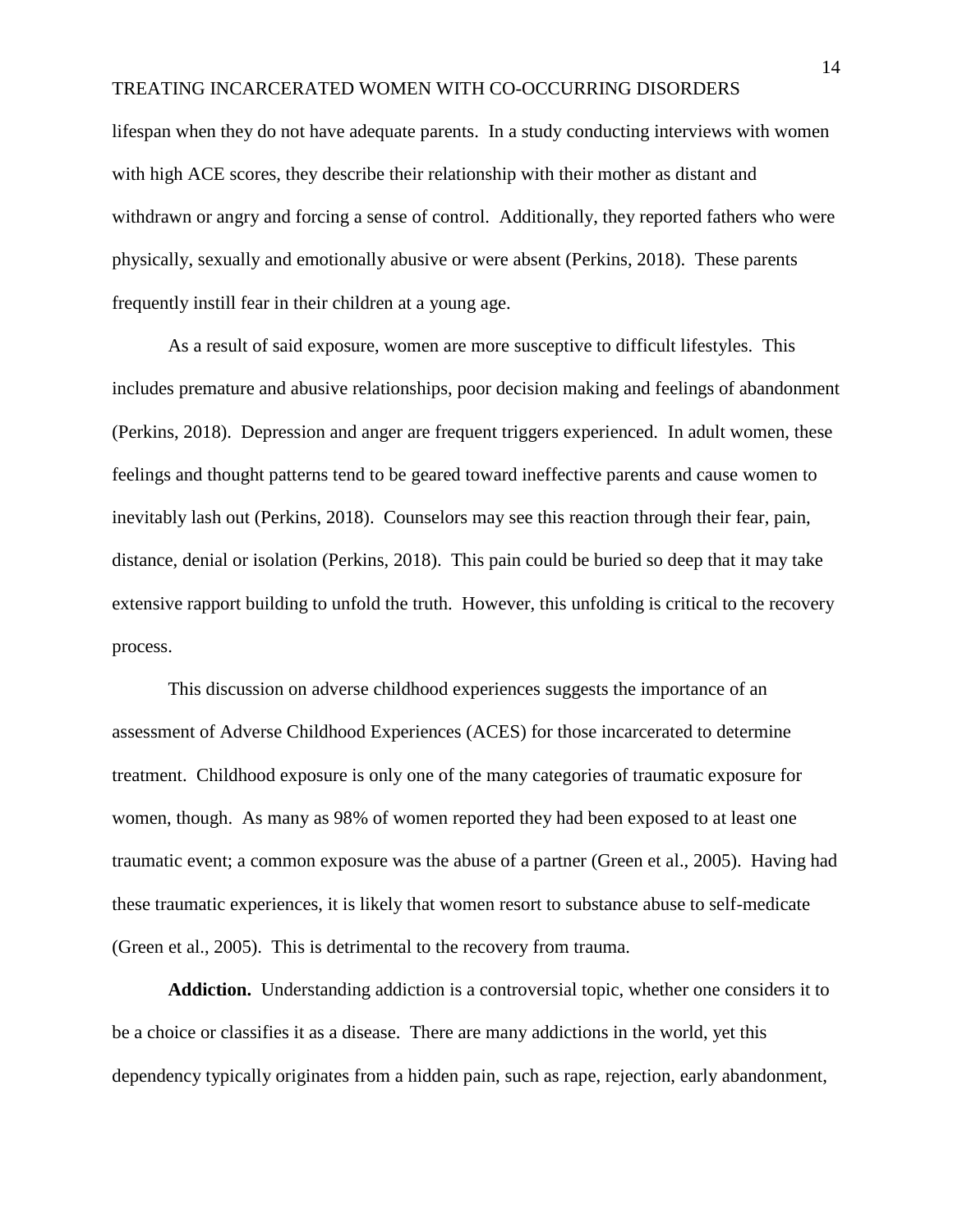abuse as a child, addicted parents or several other traumatic experiences (Maté, 2010). Incarcerated women have extremely high rates of addictive patterns (Green et al., 2005). Addiction begins as a passion and then becomes an impairment and a compulsive, uncontrollable behavior, despite its negative consequences (Maté, 2010). In turn, addiction affects lives drastically, especially those around the person with the addiction. Addiction can either be a behavior or a substance, such as drugs, and many individuals suffer from more than one addiction (Maté, 2010). It makes addicts intolerable and vulnerable as they use their addiction to numb the pain suffered inside (Brown, 2010). There have been many raised questions as to the influence of parenting as well. Sometimes parents are unaware of neglect, specifically relating to attunement where they are physically there, but not emotionally (Maté, 2010).

**Addiction and society.** Criminalizing addicts has been found to be a failure in society. It is in the social stigma that puts a bad image on addicts and inevitably pushes them to the bottom of society (Maté, 2010). As a result, this makes addicts feel like less of a person and causes stress (Maté, 2010). Stress is the main cause of relapse and by adding more of a burden in their life is simply not fair. Money spent on incarceration could be spent treating individuals who suffer with addiction. "Drugs do not make the addict into a criminal, the law does" (Maté, 2010, p. 293). Addicts who are criminalized lose respect for law enforcement officials (Maté, 2010). The stigma of addiction associated with criminal behavior leads to stereotyping and discrimination of individuals with addictions, who in turn become defensive and hopelessly misunderstood, leading to a vicious cycle between society and those combating addiction.

**Addiction and the brain.** An addicted brain looks different than a non-addicted brain (Maté, 2010). This is due to many different reasons. This change could begin as a child, where children first develop a prefrontal cortex internally, externally and environmentally (Maté, 2010).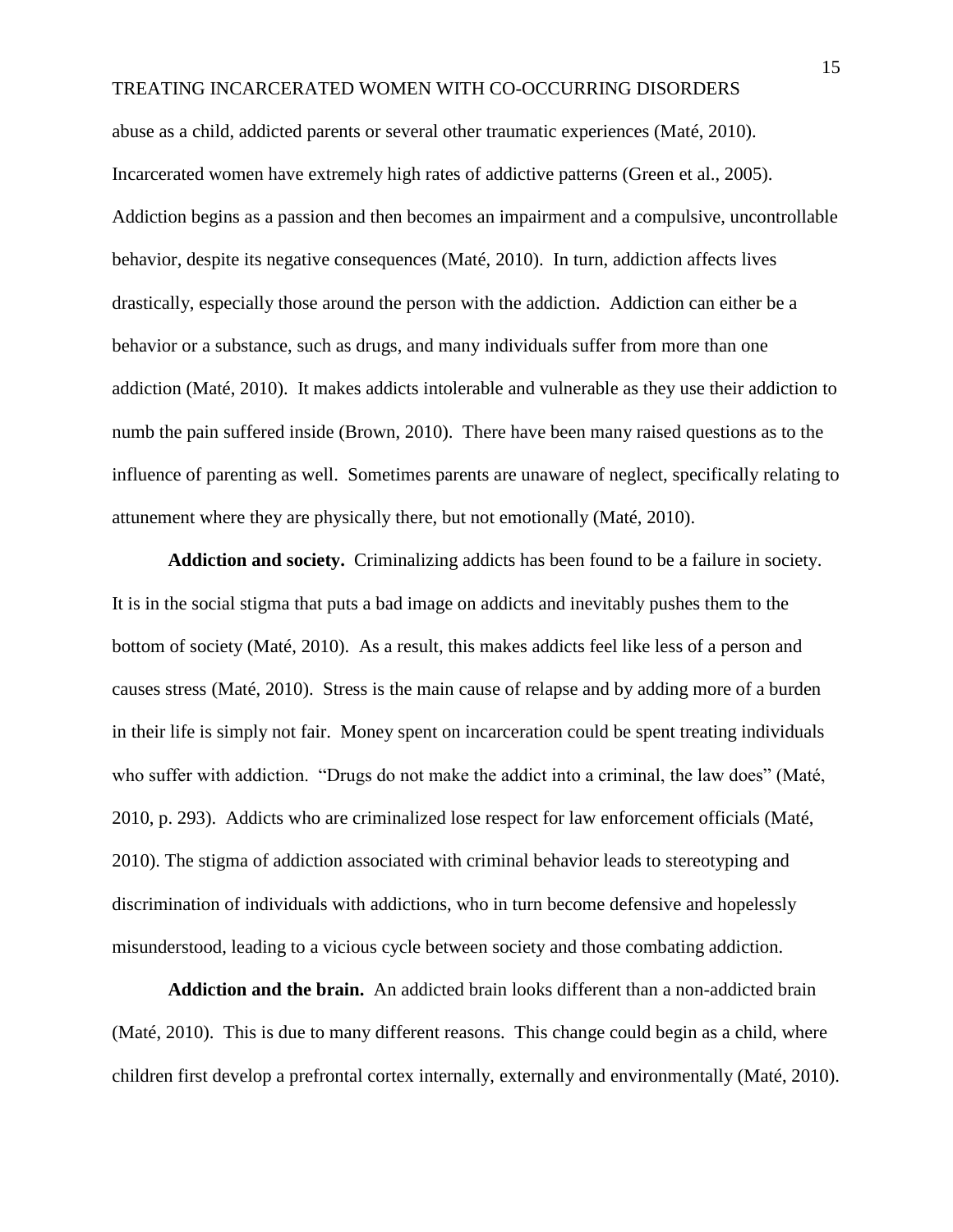Those who experience traumatic experiences never develop their prefrontal cortex adequately, or it is left impaired (Maté, 2010). There are three essentials to a proper brain development in youth: nutrition, physical security and consistent emotional nurturing (Maté, 2010). Without this proper development, one is trapped in a child-adolescent brain which results in addiction-seeking behaviors (Maté, 2010). Additionally, drugs alter the way individuals act and feel due to the replacement of the drugs on one's own natural producing chemicals (Maté, 2010). The less satisfied the internal system is, the more individuals are driven to substance-seeking behaviors (Maté, 2010). This in fact is why drug addiction damages the part of the brain it is used for decision making (Maté, 2010).

**Recovering from addiction.** Recovering from addiction takes time, extensive effort and support. According to Haroutunian (2013), it takes 8-10 years to normalize into a sober lifestyle or to develop emotional sobriety. The key to this sobriety is awareness; one recovering from addiction is always fighting and always recovering, no matter how long they have been sober (Haroutunian, 2013). Family and friends try to enforce, disengage or resent addicts to push them into recovery, but the only time addicts put forth effort into recovery is when they are ready to do so (Maté, 2010). Everyone inevitably has their own lowest point, whether it is because of the effects on family members, legal issues or one's health. Counselors should know and always assess the client's readiness for change through the Transtheoretical Model (Prochaska & DiClemente, 1983): pre-contemplation, contemplation, preparation, action, maintenance and relapse. Capuzzi and Stauffer (2016) discuss applications to addictions' populations. The counselor can help the client by working to establish a positive sense of self-worth or seeing where one may be at in the change process is crucial in recovery (Maté, 2010) so that a support system can be developed to help the client achieve goals. The following quote by one author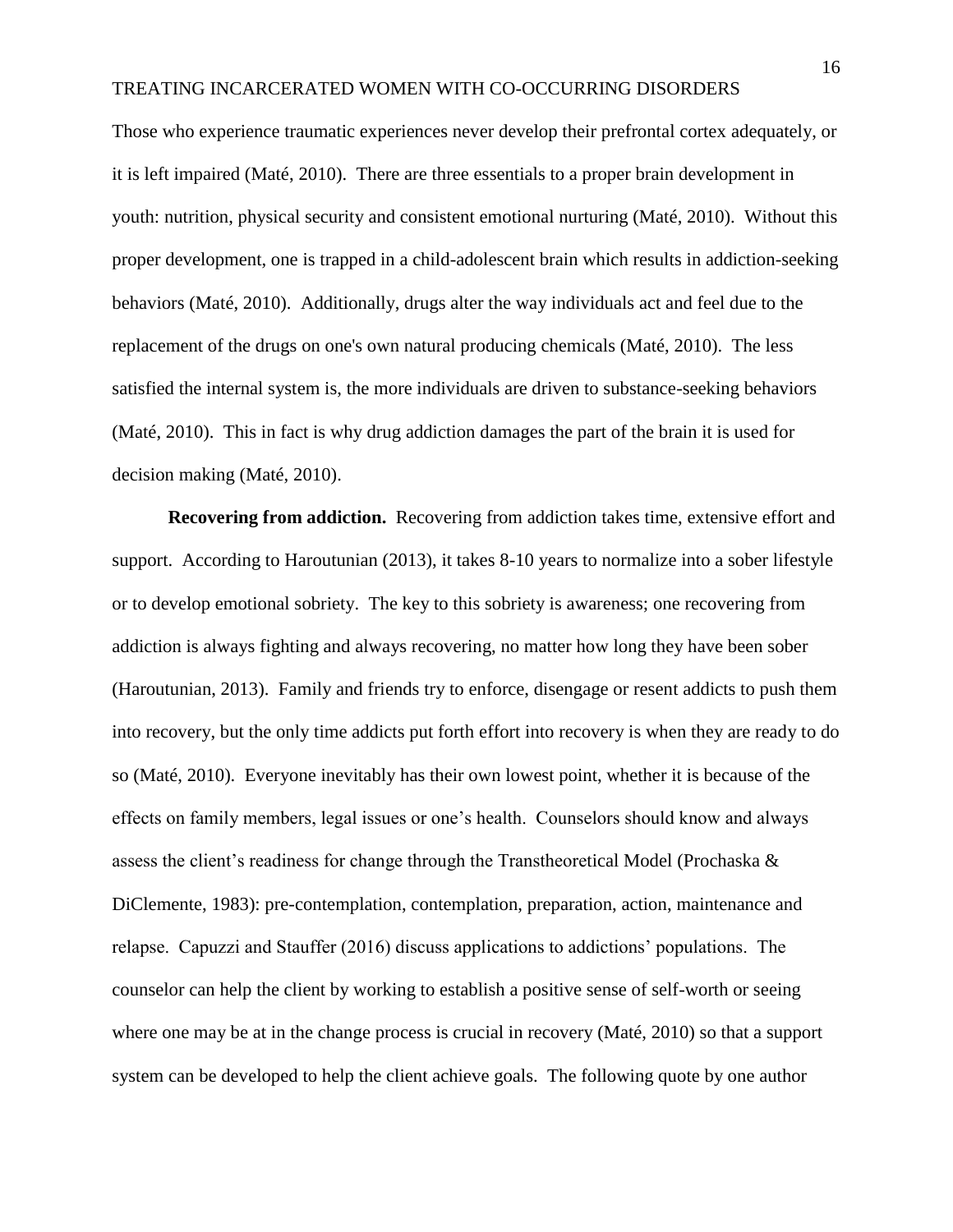underscores the importance of supportive others, while recognizing that the only person who can really make the change is the individual facing the addiction:

Help me make peace with my greatest enemy – myself*.* (Maté, 2010, p.64)

**Recidivism.** Recidivism is quite common after incarceration. However, there are ways that it can be prevented, or decrease in frequency. It has been found that individuals who receive some sort of treatment during their stay in prison have a decreased rate of recidivism and relapse (Kubiak, 2004). When specific needs are addressed and put into perspective during treatment, recidivism could be decreased that much more. For example, one study showed women who received treatment with dually diagnosed disorders were more likely to relapse if PTSD was not addressed in treatment (Kubiak, 2004). Addressing shame and guilt may also improve outcomes for incarcerated women.

*Shame vs. Guilt.* It has been shown that shame and guilt both play an important piece in morality and emotions. They are quite similar, yet play different figures in our minds, which can be key points of intervention to change in female offenders (Tangney, Stuewig, & Hafez, 2011). Shame has been known to be an internal moral defect, defining oneself by the act (Tangney, Stuewig, & Hafez, 2011). An example may be if a female offender defines who they are by their addictive actions. Whereas, guilt may be a healthier feeling; that is, placing the act itself at fault, such as the criminal behavior, rather than the person themselves (Tangney, Stuewig, & Hafez, 2011). Many individuals who feel shame carry a lot of hurt and oftentimes define themselves as "worthless and powerless" (Tangney, Stuewig, & Hafez, 2011). Shame leads to denial, stuck points and recidivism, whereas, guilt induces change. This change could be an apology, acknowledgement of the act and the notion of letting go (Tangney, Stuewig, & Hafez, 2011).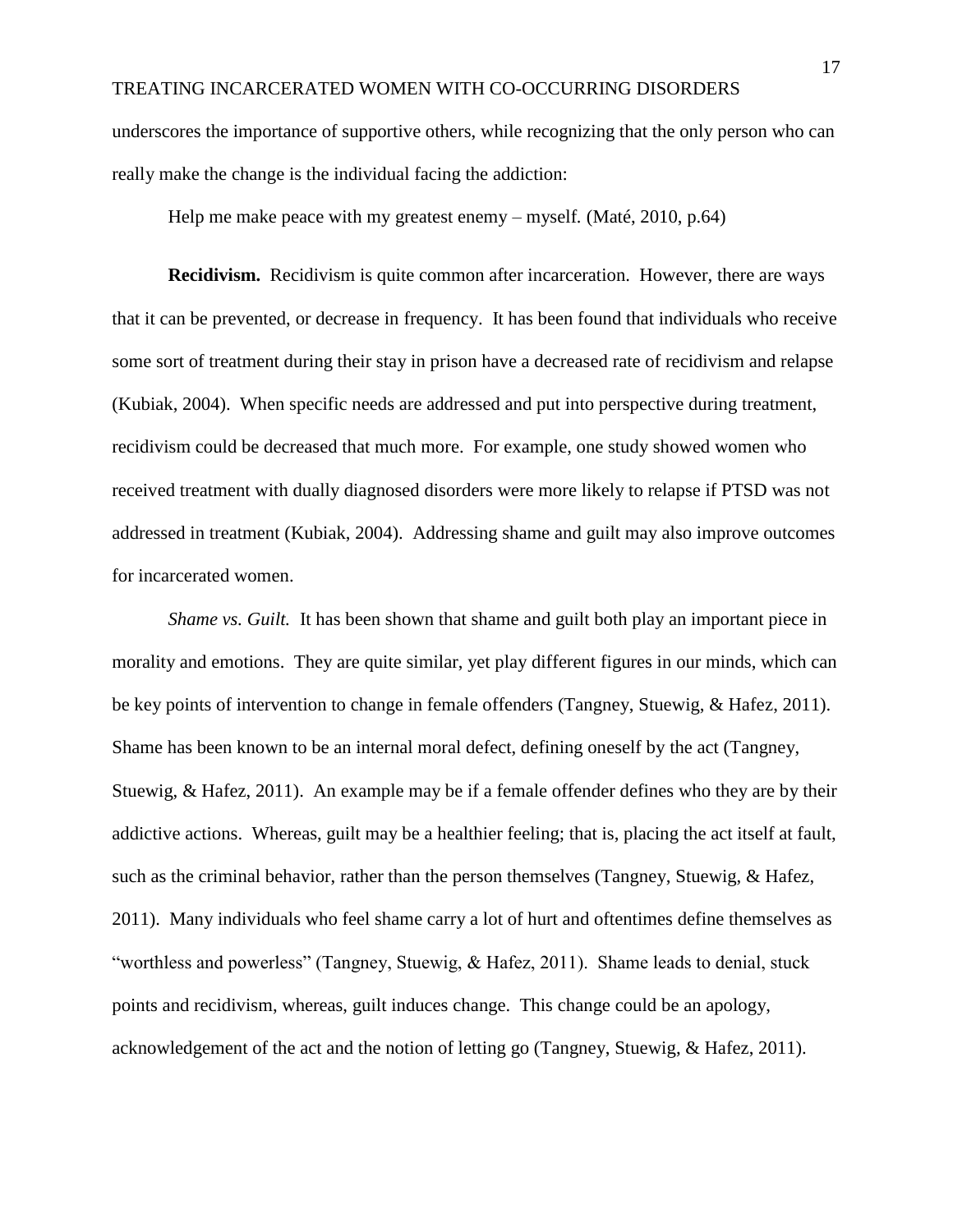Counselors tend to work towards moving clients from feelings of shame toward recognition of guilt.

As mentioned, shame keeps incarcerated women stuck. Shame and anger can be a big factor in lack of change or progress. One who defines themselves by their wrongdoings have internal and external anger. They tend to blame others, deny their offense or justify wrongdoings (Tangney, Stuewig, & Hafez, 2011). Whereas, guilt leads to self-forgiveness and individuals to take responsibility for their behavior (Tangney, Stuewig, & Hafez, 2011). In one study, shame versus guilt was positively correlated with recidivism and substance abuse. Individuals who had immense shame more often re-offended (Tangney, Stuewig, & Hafez, 2011). It is highly suggested to work towards changing shame to guilt in treatment to promote self-forgiveness and moving forward. By doing so, recidivism may be reduced. Recidivism can be a difficult topic to address in the prison setting, but if safeguards are put in place, proper treatment could potentially save lives and support recovery.

#### **Treatment Approaches to Incarcerated Women with Co-Occurring Disorders**

**Trauma-informed care.** Treating dually diagnosed incarcerated women may be complicated, but doable. It is in the provider's approach on how well outcome may be. It is crucial to address these women in a safe, comfortable manner, maintaining boundaries and following through with what is said. Minimizing the damage already done is needed during prison stay; at the same time mental health providers can reframe their stay as a time to maximize their opportunity to work on themselves in prison (Covington, 2018). This is related to trauma-informed care. Correctional Officers who are trauma-informed have a better approach to these women and create a safer atmosphere (Covington, 2018). Approach and accountability are monumental in treatment.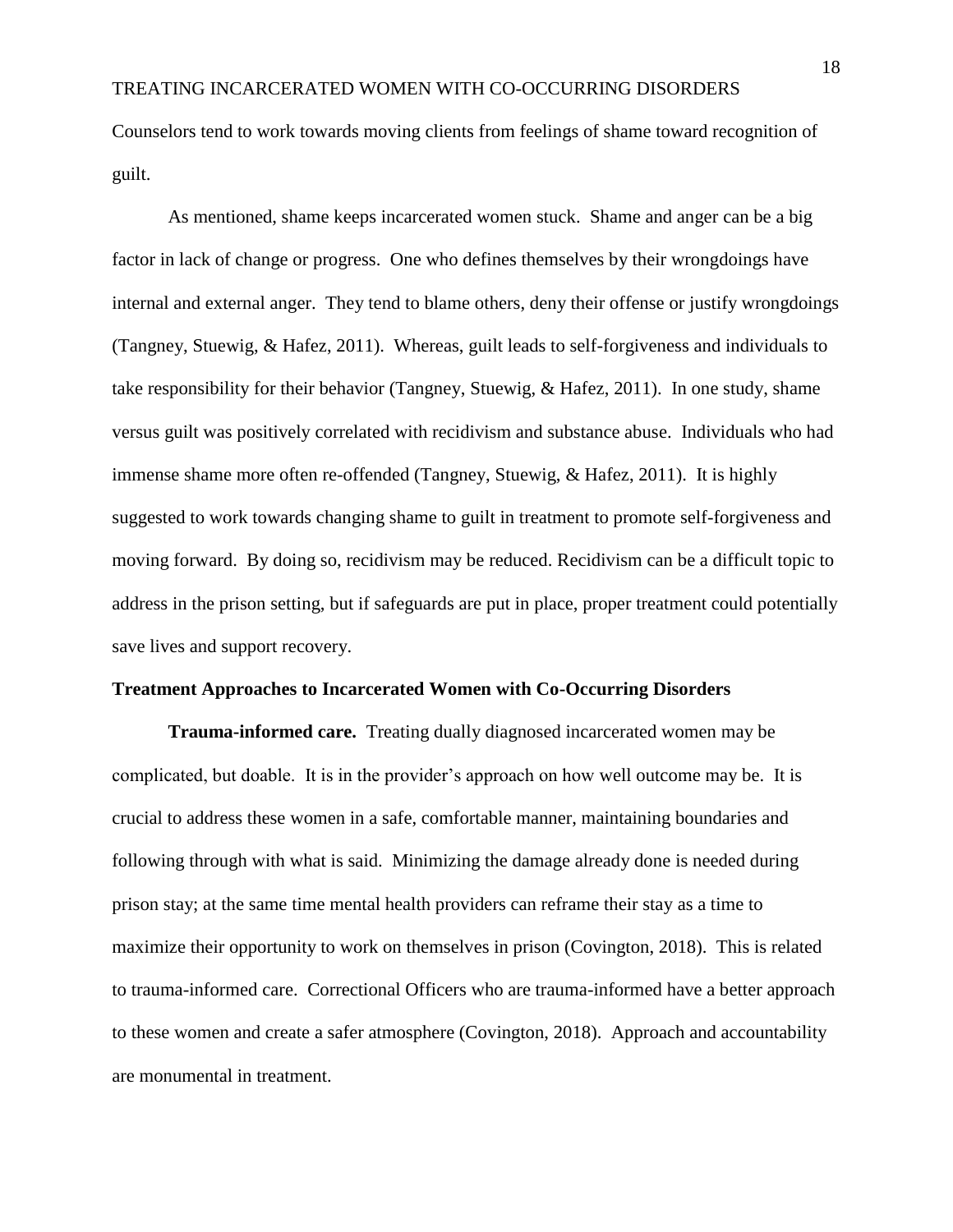Other key components to addressing treatment approaches to incarcerated women include being gender responsive (Covington, 2018) and teaching self-compassion (Hiseler, 2015). It is important for treatment professionals to know and understand the needs of each gender, as well as understanding that there are many differences. Creating programs that address gender differences is needed. Covington (2018) has pointed out that women specific needs have just started to be identified. This began with substance abuse (Covington, 2018). Another key component is self-compassion. Teaching women to be kinder to oneself, especially during times of high stress, can make room for change (Hiseler, 2015). This approach can teach women to find meaning and instill hope for their future (Hiseler, 2015). These are few of the many approaches to treating incarcerated women. Specific theoretical approaches are outlined below.

**Cognitive behavioral therapy (CBT).** CBT has been known to be quite popular in several treatment modalities. This approach helps treat both PTSD and substance abuse. It targets key techniques designed to help individuals with cravings and triggers (both internal and external) (Vujanovic, Smith, Tipton & Schmitz, 2018). It inhibits relapse prevention in substance abuse and inevitably focuses on thought process on emotions and behavior (Vujanovic et al., 2018). CBT focuses on changing the thought process relating to traumatic experiences (Vujanovic et al., 2018). Other skills gained while utilizing this theory include: mindfulness, coping strategies, trauma narrative rewrites, grounding techniques, and identifying one's thoughts, emotions and triggers for substance use (Vujanovic et al., 2018). There are several beneficial therapies within the scope of cognitive behavioral therapy.

One of the CBT approaches is prolonged exposure. Prolonged exposure is known to be one of the best treatment approaches for both PTSD and substance abuse (Berenz & Coffey, 2012). This approach includes breathing practices, brain re-training, imaginary/imagery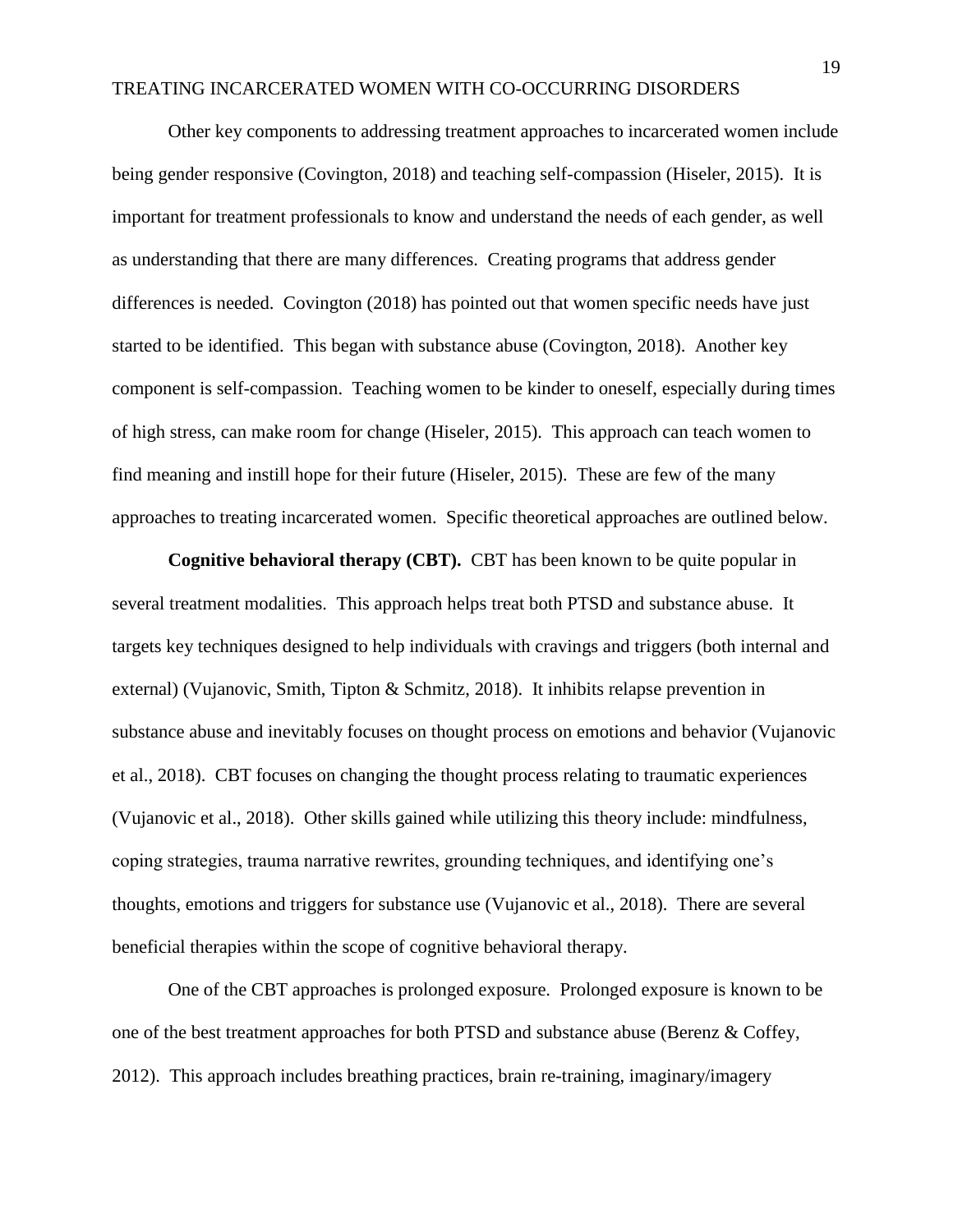exposure and in-vivo exposure. Specifically, in in-vivo exposure, the patient and the clinician come up with several triggers/fears relating to the trauma and cognitively change those thoughts until the anxiety subsides (Berenz & Coffey, 2012). This therapy is a safe approach to addressing trauma. This typically renders twenty-three 60-minute individual sessions (Vujanovic et al., 2018).

Another helpful approach in this theory is the TIPSS (Treatment of Integrated Posttraumatic Stress and Substance Use) (Vujanovic et al., 2018). This approach is conducted in twelve individual sessions, at about 60 minutes per session. It focuses on relapse prevention principles, specifically intending on encouraging awareness and identified skill management for cravings. Individuals will identify several coping skills to use when high-risk situations are presented, both in traumatizing situations and substance abusing scenarios (Vujanovic et al., 2018). Women are able to render the ability to connect the thought process, feelings and behaviors.

**Dialectical behavioral therapy (DBT).** This therapy is known to address many areas in one's overall wellbeing as well as several diagnoses. It is a well-established treatment approach (Dimeff & Linehan, 2008). People who conduct crime typically struggle with "impulse control, distress tolerance, and emotion regulation" (Hiseler, 2015). These are multiple key factors within the theory. Given trauma and substance abuse both disengage individuals from their emotional wellbeing, DBT skills may be helpful. This is a comprehensive approach that intends on improving overall wellness, including emotion regulation and independent skill enhancement (Dimeff & Linehan, 2008).

DBT was created for specific diagnoses (borderline personality disorder and suicidality) and has since grown to treat several disorders (Panos, Jackson, Hasan & Panos, 2013).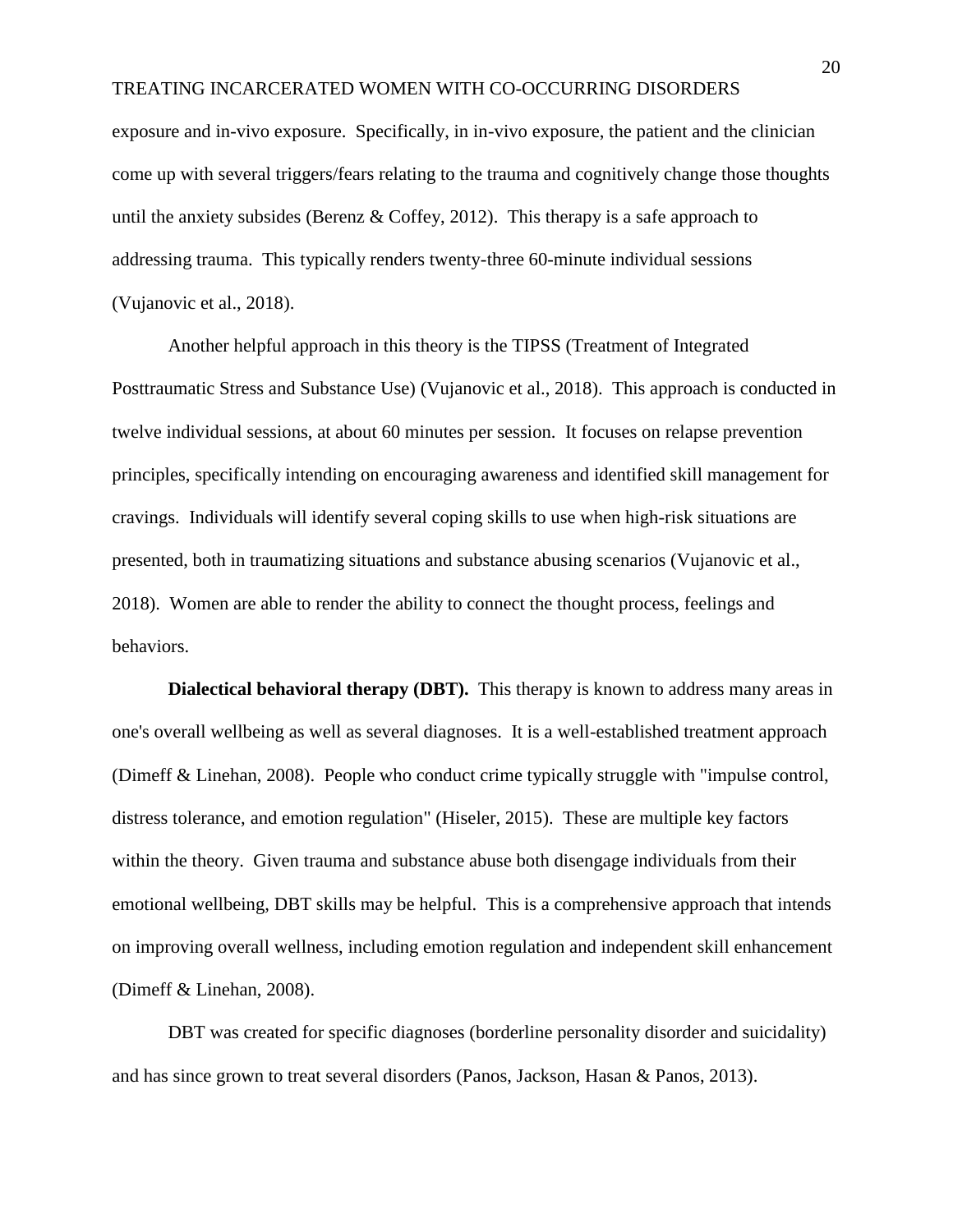Specifically, this therapy aims in establishing stabilization in mood and attempts to control destructive thinking and behavior (Panos et al., 2013). It is conducted via individual sessions, group work and telephone communication (Dimeff & Linehan, 2008). A constant focus in this treatment is with change and acceptance. This is accomplished through intentional behavioral changes and identification of essential functions of behavior (Dimeff & Linehan, 2008).

Individuals who receive DBT therapy go through many changes; both behaviorally, **cognitively and emotionally.** Panos et al. describes the behavioral approaches in 4 ways (2013). These include decreasing suicidal thinking and self-harmful behaviors; halting therapy intervening behaviors (such as dependence); decreasing life-factor behaviors (trauma or substance abuse) and increasing knowledge of skills (Panos, Jackson, Hasan & Panos, 2013). These skills are the tools specifically taught and practiced in DBT. Panos et al. concludes that DBT enhances behavioral control and emotional stability (2013). Contrarily, Dimeff and Linehan identify 5 key functions in practicing this theory (2008). These are improving motivation, raising capabilities, identifying new behaviors, environmental changes and therapist growth (Dimeff & Linehan, 2008). These approaches can both treat PTSD and substance abuse.

DBT has specifics within the theory that address substance abuse. The overarching goal of this theory approaching substance use disorders align with the Twelve-steps in Alcoholics Anonymous (Dimeff & Linehan, 2008). Linehan emphasizes several approaches, including decreasing substance use, combating urges/cravings and avoiding unhealthy and triggering situations (Dimeff  $\&$  Linehan, 2008). Other emphases include expanding healthy relationships and changing the environment (Dimeff & Linehan, 2008). This may include participating in AA group meetings and obtaining sponsorship. This theory is a beneficial and helpful approach in treating incarcerated women with dual diagnoses.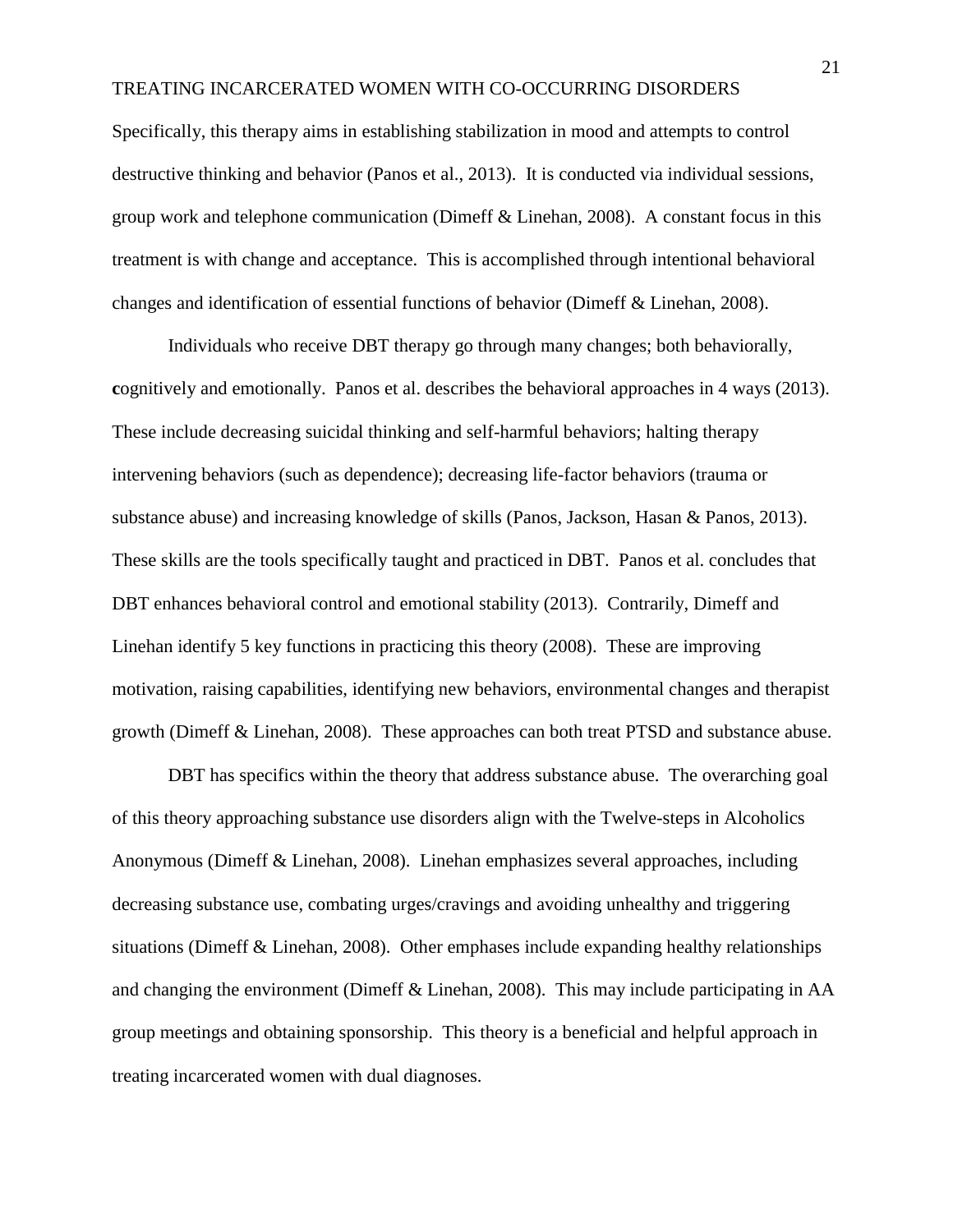**Seeking safety.** This approach recognizes that treating substance abuse alone does not exude PTSD symptoms. In fact, it could even make them worse (Najavits, 2003). Many approaches treat one diagnosis over the other or pick one to treat first. However, it is recommended that this dual diagnosis be treated at the same time, according to developers of the Seeking Safety approach (Najavits, 2003). This is an integrated model that treats both PTSD and substance abuse at the same exact time. This is considered one of the most effective approaches in treating dually diagnosed patients. It focuses less on pathology and more so on potential (Najavits, 2003). It is also known to derive from CBT and encourages present moment living and problem focus (Najavits, 2003). This comprehensive treatment plan has several beneficial therapeutic interventions.

Seeking Safety is a psychotherapy that is specific towards dual diagnosis, not one or the other. This includes both PTSD and substance abuse (Najavits, 2003). A big goal in this therapy is to actively listen to the needs of each client using a person by person stance. It includes 25 topics, ranging from cognitive, behavioral and interpersonal modules. Each of these topics address safe coping mechanisms related to both diagnoses (Najavits, 2003). These sessions are conducted via individual and group sessions. The word "safety" is an umbrella term for the approach (Najavits, 2003). It intends on promoting safe environments, situations and emotional states. Individuals are encouraged to address trauma at a deeper level and engage healing (Najavits, 2003). This approach has positive implications for the female prison setting.

**Acceptance, commitment therapy (ACT).** ACT is a CBT based newly developed therapy. It is a strongly supported psychotherapy that helps patients from a wide range of diagnoses, including physical difficulties (Dindo, Liew & Arch, 2017). The major belief in this theory rests upon pain and mental illness as part of human life and one can adapt "psychological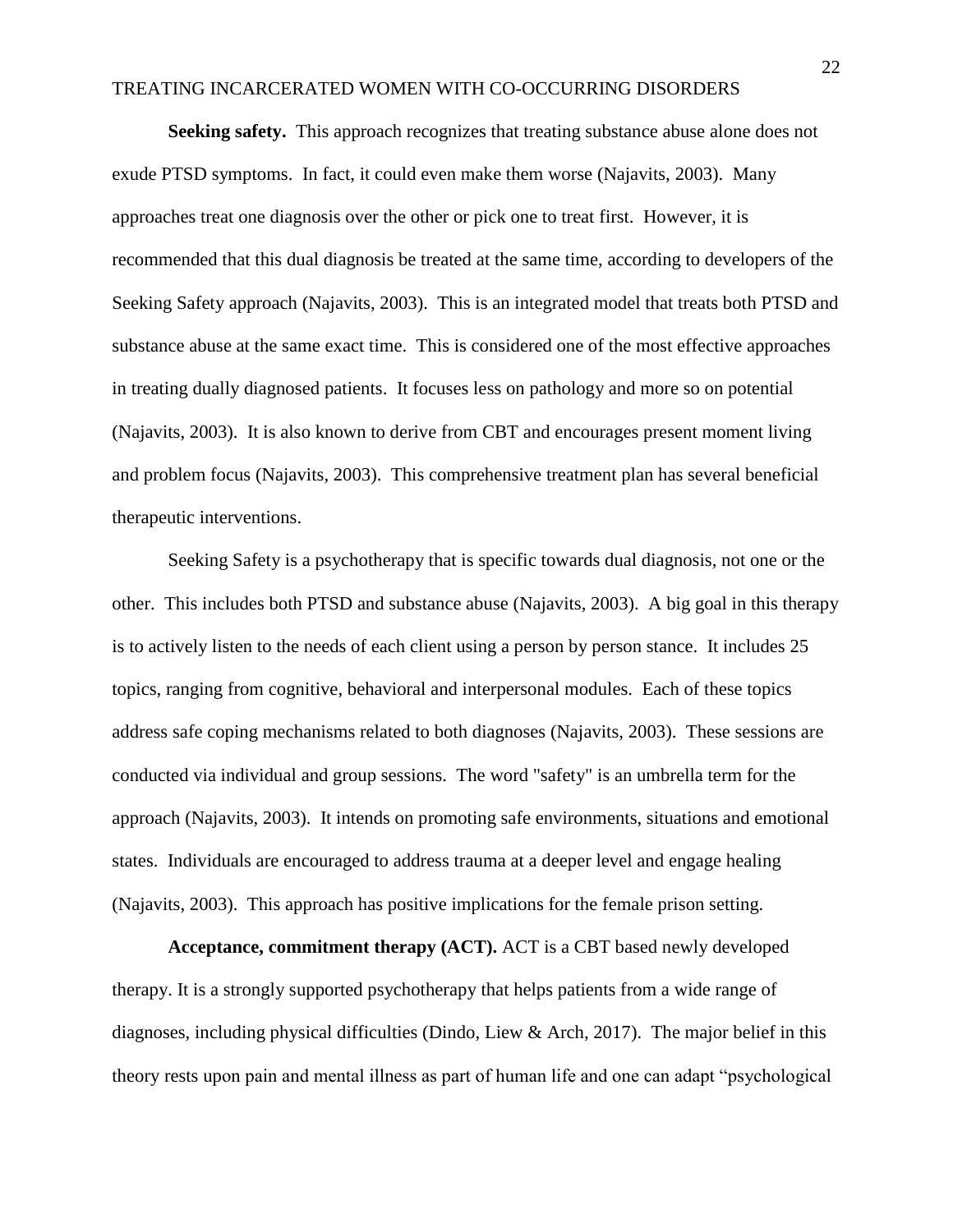flexibility" to cope with these issues (Dindo et al., 2017). Ways that this is accomplished is through values exploration and behavioral changes (acceptance, commitment, etc.) (Dindo et al., 2017). This theory also emphasizes mindfulness; the power of staying in the present moment. This helps clients let go of the past and gain hope for the future (Dindo et al., 2017). This therapy can be helpful while approaching incarcerated women given the above discussed techniques in comparison to their needs.

**Groups vs. individual counseling.** While reviewing several theoretical standpoints, incarcerated women may benefit from both individual therapy and group treatment. Grover discusses the importance of individual therapy in comparison to self-exploration. He distinguishes that it may be beneficial for one to receive individual therapy to explore one's history and fears in individual counseling (2017). He then discusses the importance of group work. The focus in group treatment is remaining in the present, or the "here and now" (Grover, 2017). Group therapy is beneficial for individuals to know that they are not alone and gain a connectedness to other women who suffer from similar diagnoses. Group is also a safe place to practice communication styles to take with them into the outer world (Grover, 2017). Grover recognizes, "If you can do it in group, you can do it in life" (Grover, 2017, p.2). Both interventions are quite beneficial; however, after assessment of each client, it is upon the therapists' discretion on which modality they would recommend as appropriate, based on the individual's needs.

**Community approaches.** There is a necessity in addressing the needs of incarcerated women with the community; both before, during and after their stay in jail/prison. Assessment and having options are critical pieces for improvement. This includes assessing trauma in its' entirety along with substance abuse histories (Becker et al., 2005). Staff and correctional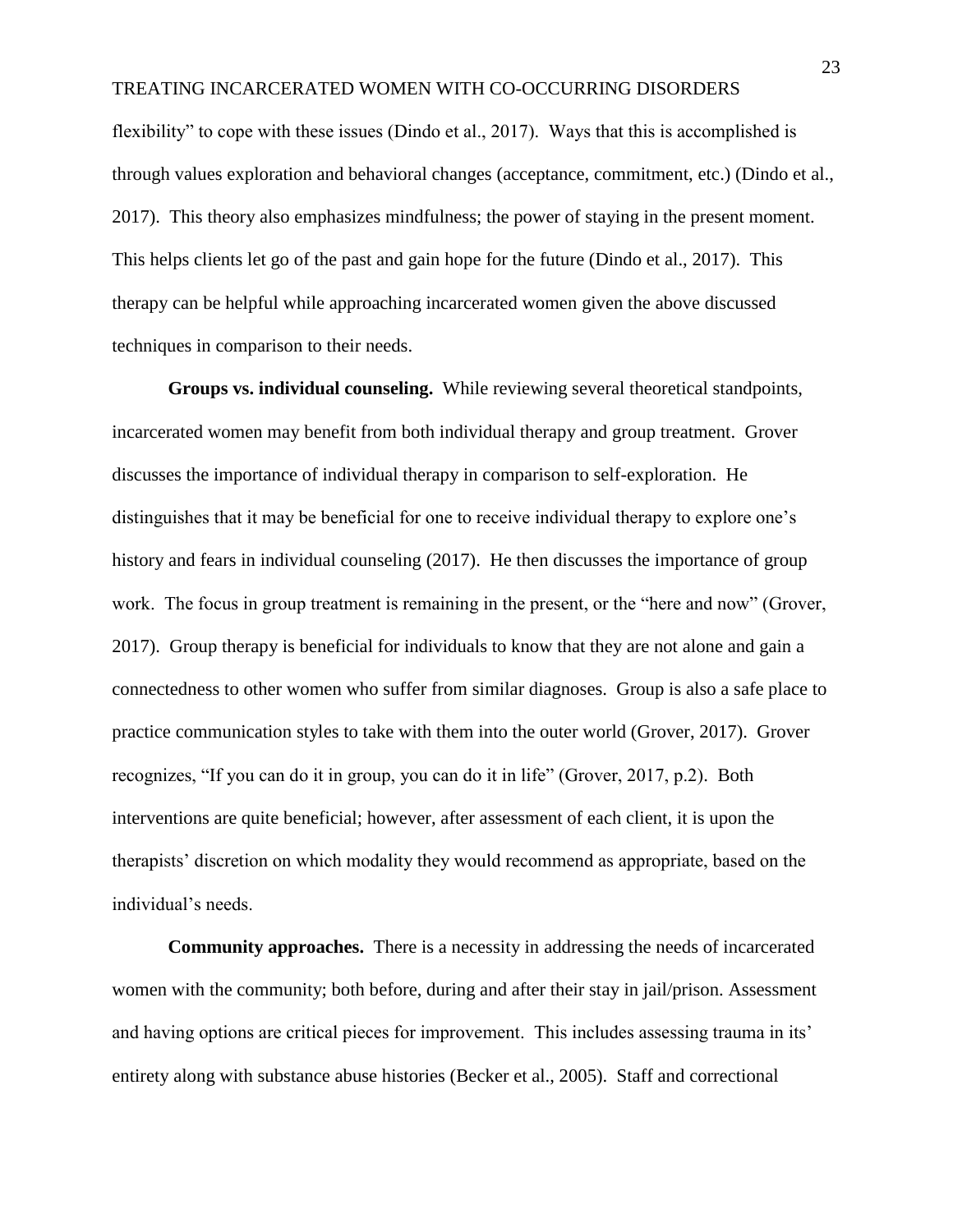officers can also benefit from shame vs. guilt training to enhance healthy feelings in the women, understanding of the criminal act and promote change (Tangney et al., 2011). More opportunity, follow-up care and a larger pool of options would improve the outcomes of incarcerated women (Becker et al., 2005) as well. These women need help and to feel heard; therefore, advocacy can go a long way and it is in the role of the counselor to be this advocate. More treatment and less criminal justice punishment can improve recovery success.

Beginning at the time of sentencing, professionals can provide an intervention. This includes creating sentences that focus more on achieving success rather than punishment. Judges can give sentences that promote healing and a focus on guilt rather than shame (Tangney et al., 2011). This can in turn create healthy behaviors for individuals to have a better grasp and understanding of their behavior and how it affects the community. For example, drunk drivers can participate in efforts that include: empathizing with victims, advocating and assisting with drunk driving campaigns, writing apology letters, etc. (Tangney et al., 2011).

Building resiliency in women is also a need for growth and change. Resiliency is known to be a person's ability to cope with life stressors appropriately and to adapt to different life changes (Conder et al., 2015). Raising resiliency can improve problem solving skills, increase social and familial bonds and women can learn to cope effectively (Conder et al., 2015). This can be built from staff/correctional officer encouragement and through therapeutic intervention.

Additional community approaches can be brought incorporating the biopsychosocial model and hierarchy of needs. Women in prisons would benefit from specific skills training, or parenting training (Green et al., 2005). This may help them regain parental rights or to adopt new skills upon release. Poverty is also an issue and can be addressed while incarcerated (Green et al., 2005). Other needs that can be addressed are housing, employment, education, clothing,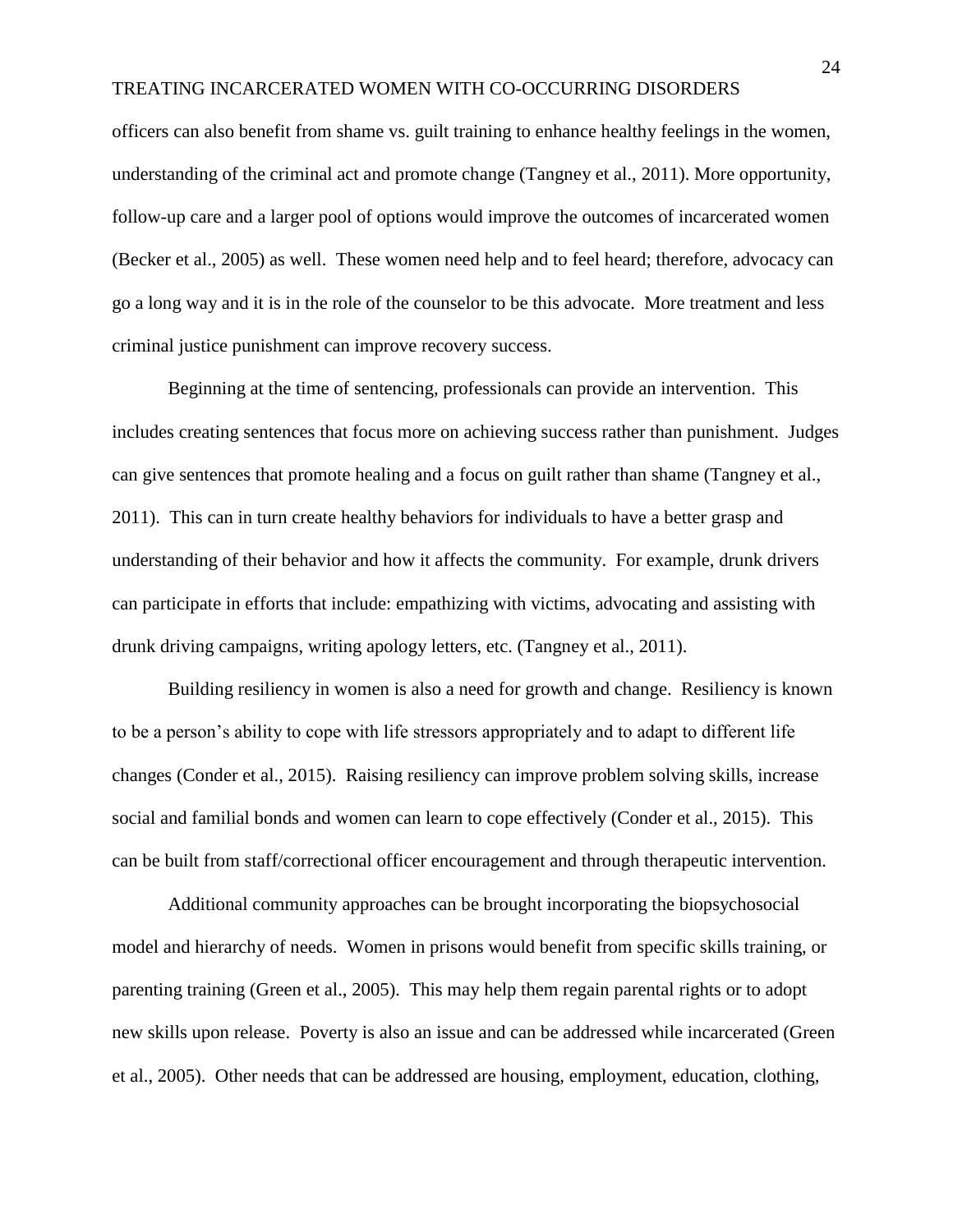medical concerns and time/organizational management (Green et al., 2005). Addressing these needs in prison may create better outcome upon release and increase confidence.

**Multicultural approach.** Counselors are trained to develop appropriate and healthy therapeutic relationships with clients. This includes rapport building, addressing individual needs, active listening, remaining genuine and empowering the individual (Shearer & King, 2004). Cultural differences may hinder this process, making rapport building difficult. Shearer and King discuss the term "cultural empathy" where counselors develop an understanding of the client's worldview (2004). Counselors receive multicultural training to maintain cultural empathy. Effective multicultural counselors are in touch with their own culture, values and can respect others' differences (Shearer & King, 2004).

One key concern is addressing gender specific needs. Women have a more difficult time re-entering society after incarceration. Women typically have experienced more traumatic experiences than men (Kubiak, 2004). Without skill development, woman who have experienced trauma are more likely to face re-traumatization, which makes it difficult to reengage with the outside world (Kubiak, 2004). Additionally, it is also more common for women to have mental health diagnoses. Perkins determined that women with depression symptoms outnumbered men 2 to 1 (2018). This shows that approaches need to incorporate gender specific needs.

A particular multicultural group, the Latinos, make up about 30% of federal inmates (Packard, 2005). Understanding their culture is important for correctional officers. The most common concern in working with this population is the language barrier. For example, exacerbated hand gestures and loud voices are commonly used during communication (Packard, 2005). It has also been reported that this population has difficulty identifying feelings of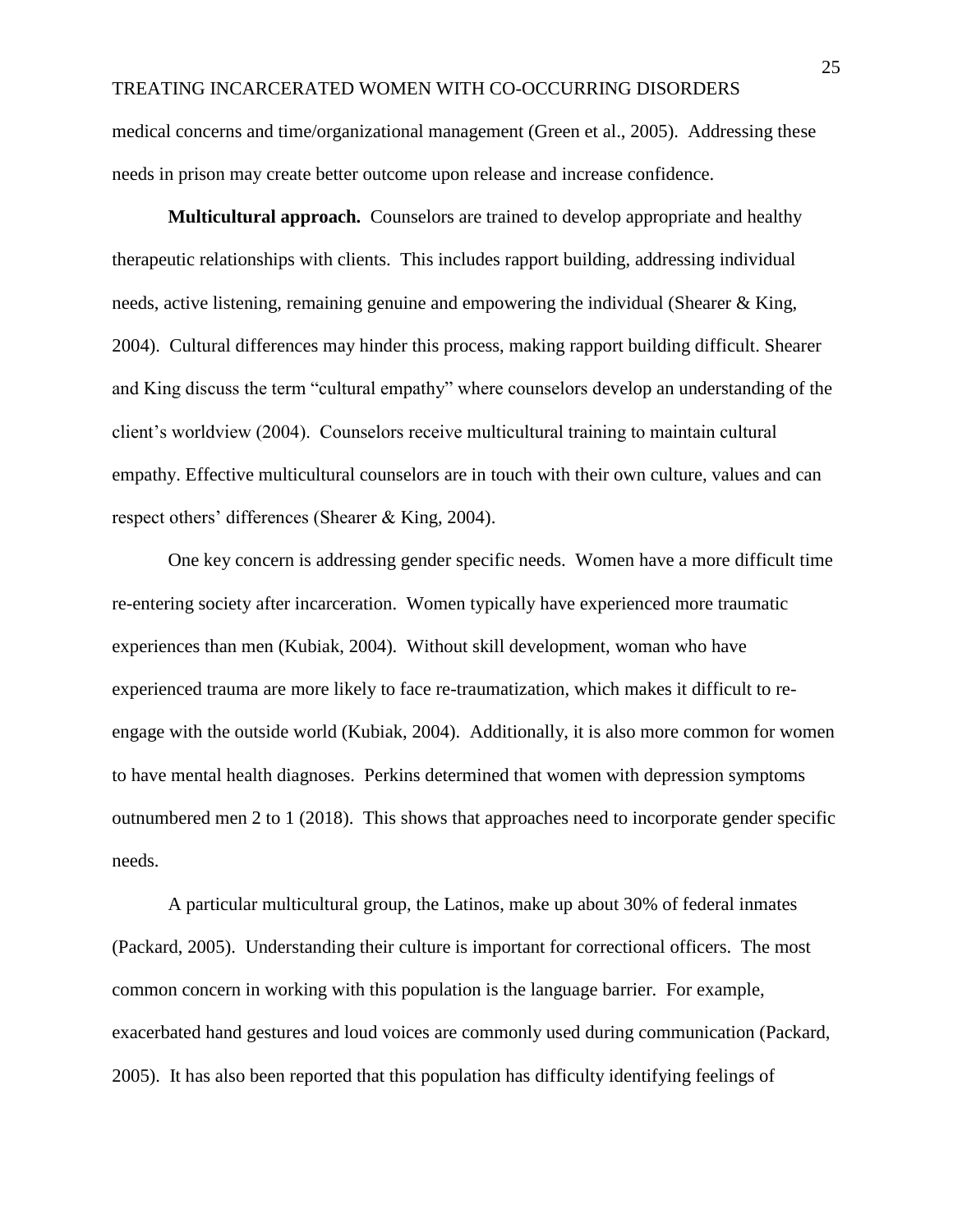depression. Packard found that Latino inmates commonly report physical discomforts (headaches, stomach ache, etc.) rather than expressing how they truly feel (depression, sad, etc.) (2005). Prior to working with these individuals, treatment personnel and staff should participate in multicultural training outlining these concerns.

In summary, it is important for counselors to have knowledge of the cultures they are treating, and to develop culturally competence and stay up-to-date on current issues. Culturally competent counselors are comfortable and confident to conduct therapy with clients who are different from them and can refer them to another provider if they are not able to make a connection (Shearer & King, 2004). Being aware of these concerns will help clients feel understood and heard, as they should. The criminal justice system can make substantial improvements on becoming more sensitive to cultural approaches and understanding individuals' worldviews as human beings; not just as "inmates" (Shearer & King, 2004).

#### **Conclusion**

This research paints a picture of the needs of incarcerated women facing dual diagnoses; substance abuse disorders and trauma-related disorders. Many of these incarcerated women face both disorders. Even though the need is apparent, there is a lack of services provided to these women. Staff, correctional officers and treatment teams can improve upon this need, and in turn, decrease recidivism.

Recognizing and responding to this need through prevention and intervention can inhibit positive outcome. Through therapist treatment approaches, clinicians can enhance awareness and change within the scope of these dual diagnoses. Staff, prison administration and the community can gain an understanding of trauma-informed-care, as well as women's needs, to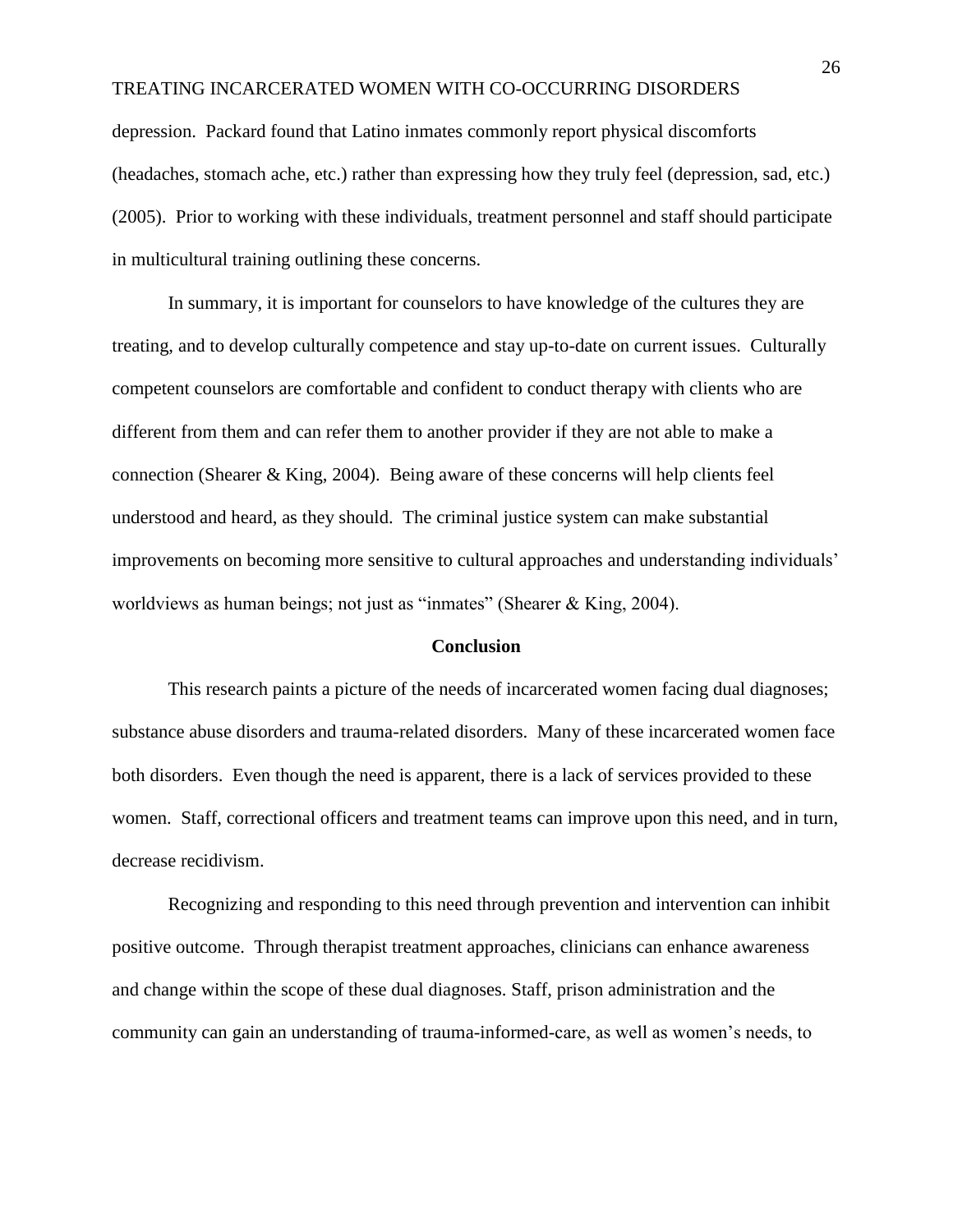encourage and provoke offender change. Advocacy is the instillation of change for these women to elicit a hopeful and promising future with forgiveness, acceptance and self-growth.

#### **References**

Becker, M. A., Noether, C. D., Larson, M. J., Gatz, M., Brown, V., Heckman, J. P., & Giard, J.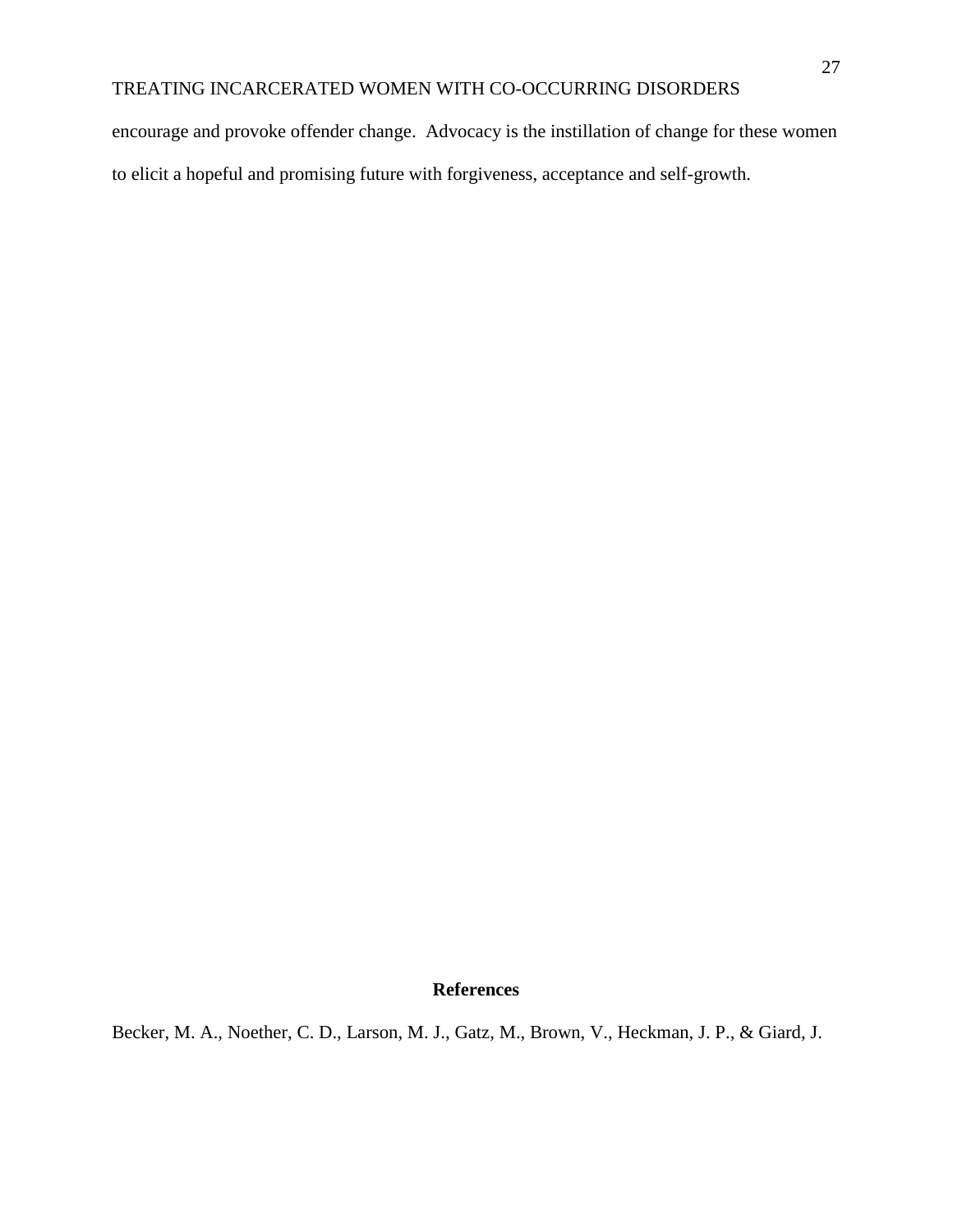(2005). Characteristics of women engaged in treatment for trauma and co-occurring disorders: Findings from a national multisite study. *Journal of Community Psychology*, *33*(4), 429-443.

Berenz, E. C., & Coffey, S. F. (2012). Treatment of co-occurring posttraumatic stress disorder and substance use disorders. *Current Psychiatry Reports*, *14*(5), 469–477.

<http://doi.org/10.1007/s11920-012-0300-0>

- Brown, B. (2010). *The gifts of imperfection: Let go of who you think you're supposed to be and embrace who you are.* Hazelden. Center City, MN.
- Capuzzi, D., & Stauffer, M.D. (2016). *Foundations of addictions counseling* (3rd ed.). Boston: Pearson A and B.
- Conder, J. A., Mirfin-Veitch, B. F., & Gates, S. (2015). Risk and resilience factors in the mental health and well-being of women with intellectual disability. *Journal of Applied Research in Intellectual Disabilities*, *28*(6), 572-583.
- Covington, S. (2018). *A trauma informed approach for criminal justice-involved women.* Hazelden Publishing. Webinar.
- Dimeff, L. A., & Linehan, M. M. (2008). Dialectical behavior therapy for substance abusers. *Addiction Science & Clinical Practice*, *4*(2), 39–47.
- Dindo, L., Liew, J. R., & Arch, J. J. (2017). Acceptance and commitment therapy: A transdiagnostic behavioral intervention for mental health and medical conditions. *Neurotherapeutics, 14*(3), 546-553. doi:10.1007/s13311-017-0521-3
- Grover, S. (2017). 3 ways group therapy is better than individual therapy. *Psychology Today.* Retrieved from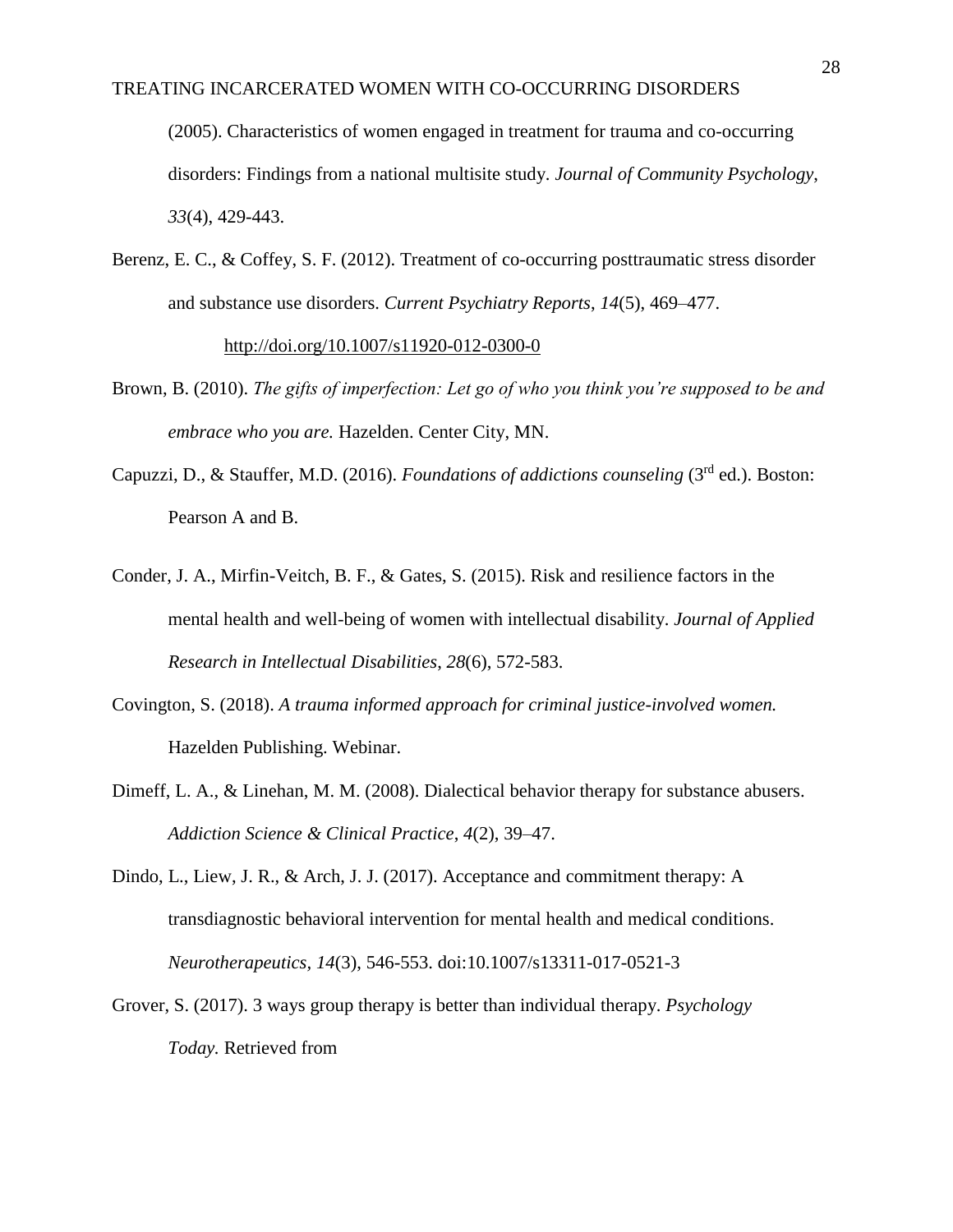## TREATING INCARCERATED WOMEN WITH CO-OCCURRING DISORDERS [https://www.psychologytoday.com/us/blog/when-kids-call-the-shots/201709/3-ways](https://www.psychologytoday.com/us/blog/when-kids-call-the-shots/201709/3-ways-group-therapy-is-better-individual-therapy)[group-therapy-is-better-individual-therapy](https://www.psychologytoday.com/us/blog/when-kids-call-the-shots/201709/3-ways-group-therapy-is-better-individual-therapy)

- Green, B. L., Miranda, J., Daroowalla, A., & Siddique, J. (2005). Trauma exposure, mental health functioning, and program needs of women in jail. *Crime & Delinquency*, *51*(1), 133-151.
- Haroutunian, H.L. (2013). *Being sober: A step-by-step plan for getting to, getting through, and living in recovery.* Emmaus, PA: Rodale.
- Hiseler, L. E. (2015). *Incarcerated women's understanding and experiences of self-Ccmpassion* (Doctoral dissertation). University of Alberta.
- Hudson, L., Beilke, S., & Many, M. (2016). "If You Brave Enough to Live It, the Least I Can Do Is Listen": Overcoming the consequences of complex trauma. *Zero To Three*, *36*(5), 4-11.
- Kubiak, S. P. (2004). The effects of PTSD on treatment adherence, drug relapse, and criminal recidivism in a sample of incarcerated men and women. *Research On Social Work Practice*, *14*(6), 424-433.
- Maté, G. (2010). *In the realm of hungry ghosts: Close encounters with addiction*. Berkeley, CA: North Atlantic Books.
- Najavits, L. M. (2003). *Seeking safety: A treatment manual for PTSD and substance abuse*. New York, NY, etc.: The Guilford Press.
- Packard, E. (2005). Cultural education goes both ways in U.S. prisons. *PsycEXTRA Dataset*. doi:10.1037/e420552005-035
- Panos, P.T., Jackson, J.W., Hasan, O., Panos, A. (2013) Meta-analysis and systematic review